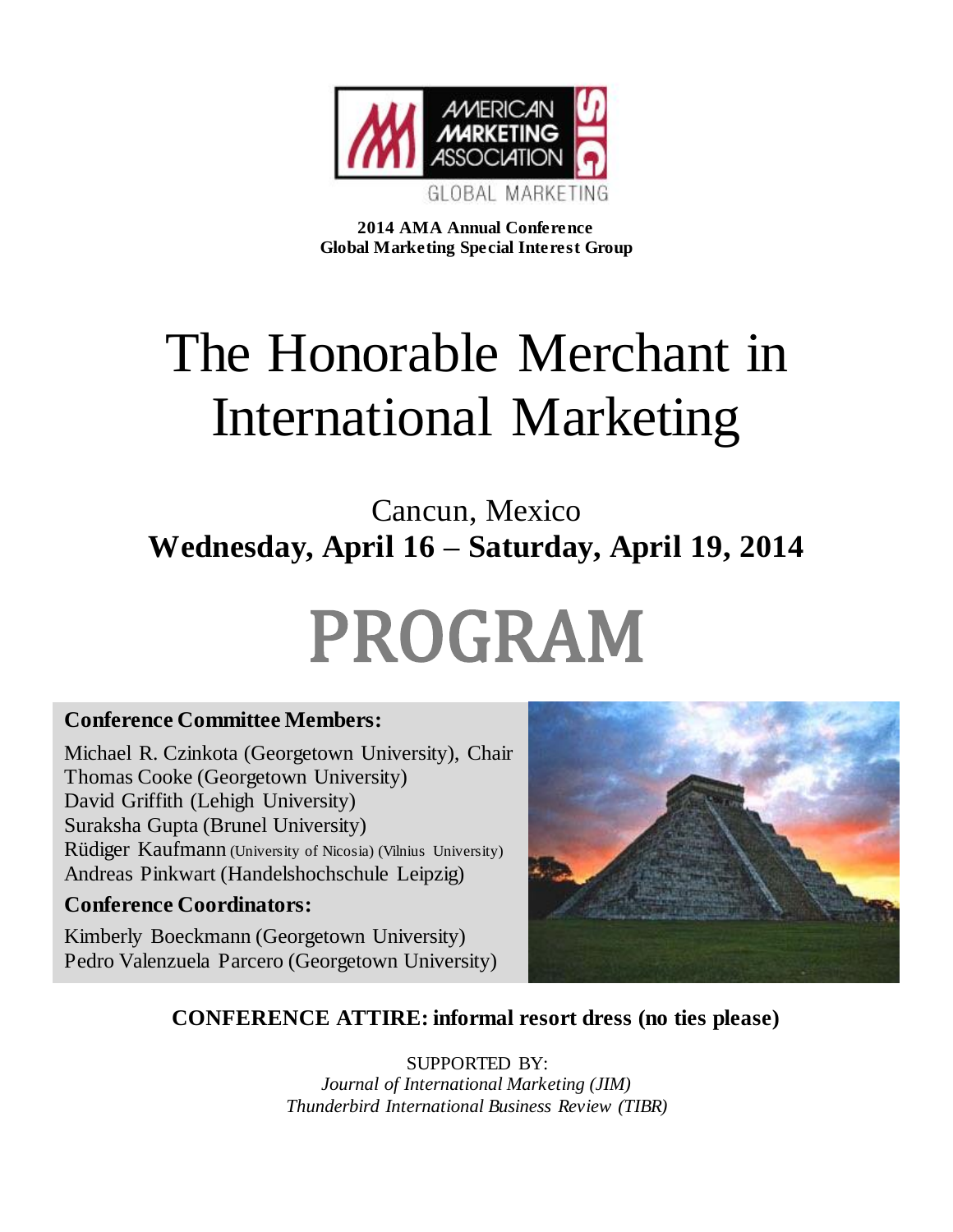# **------Wednesday, April 16------**

17:00 – 18:00 AMA Global Marketing SIG Board of Directors Business Meeting

*Dinner (at leisure throughout the resort)*

19:30 – 20:30 Welcome Reception – Playa Laguna

# **------Thursday, April 17------ All sessions will be held in the Salón Cielo**

- 9:00 9:20 **Opening Address: Why is the Honorable Merchant Important Today?** Michael Czinkota (Georgetown University)
- 9:20 9:40 **Exercise: Establishing Benchmarks for the Honorable Merchant** Thomas Cooke (Georgetown University) Kimberly Boeckmann (Georgetown University)
- *9:40 – 10:00 Break*
- 10:00 11:30 **Session 1: Is Honesty Always the Best Policy?**  Moderator: David Griffith (Lehigh University)

**Corporate Social Responsibility and Performance: What Type of Relations with Customers and Suppliers Should Firms Have?** Diane-Gabrielle Tremblay (University of Québec)

**Cultural Orientation, Personal/Social Motivation, and the Use of Social Media in Consumer Complaint Behaviors: An Empirical Study in the US and China** Raymond R. Liu (University of Massachusetts Boston), Guang-Xin Xie (University of Massachusetts Boston), Jessie M. Quintero Johnson (University of Massachusetts Boston)

#### **The Role of Cultural Distance in Business Relations: A Transaction Cost Analysis Perspective**

Aniruddha Pangarkar (The University of Texas at El Paso), Fernando R. Jiménez Arévalo (The University of Texas at El Paso)

- 11:30 12:30 **Workshop I: International Marketing: Health First, Followed by the Cure** Leader: Rüdiger Kaufmann (University of Nicosia) (Vilnius University)
- *12:30-14:00 Lunch (at leisure throughout the resort)*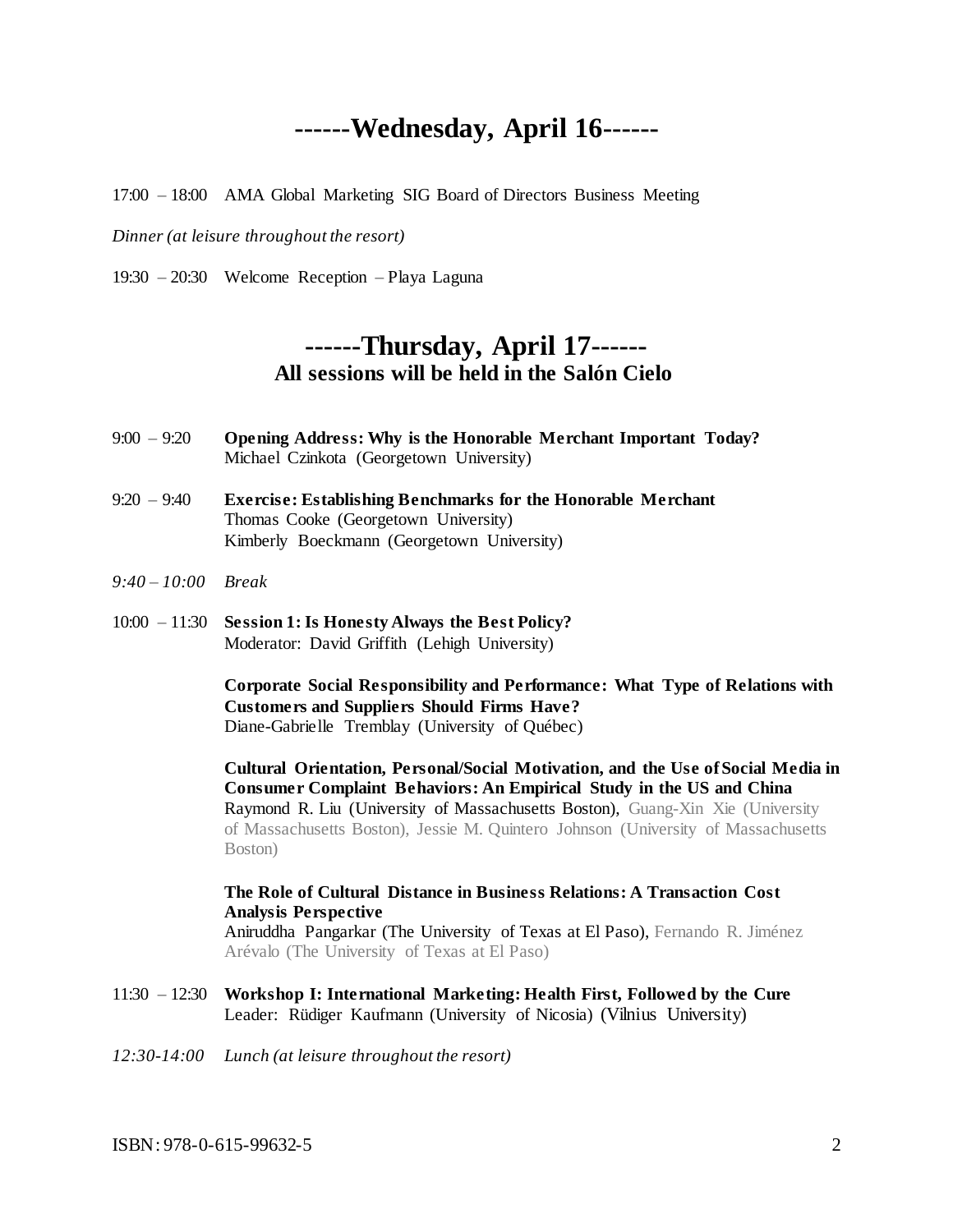- 14:00 14:30 **Keynote Speech: "The Honorable Merchant or the Devil Incarnate: How Should Marketers Interact with Temptable Consumers?"** Aaron Ahuvia, Marketing Professor (University of Michigan-Dearborn)
- 14:30 16:00 **Session 2: The Honorable Merchant and Industrial Leadership** Moderator: Frank Franzak (Virginia Commonwealth University)

**A Study of Customer Life Time Value and its Impact on Customer Retention** Kavita Sharma (University of Delhi) and Arshi Zareen (University of Delhi)

**An Analysis of Trust Based Customer Relationships**

Kavita Sharma (University of Delhi) and Swati Gupta (University of Delhi)

**Effect of Socially Responsible Behaviour of a Firm on Brand Trust and Brand Loyalty**

Auhud Gronfula (Brunel University), Suraksha Gupta (Brunel University) and Vishanth Weerakody (Brunel University)

**Influence of Gender on Business Negotiations in Emerging Countries** Suraksha Gupta (Brunel University), Shyama Ramani (Brunel University), Nick Lee (Brunel University) and John Rudd (Brunel University)

- *16:00 – 16:15 Break*
- 16:15 17:15 **Workshop II: Social Media and Concerns of Honor: Balancing Competing Demands** Leader: Camille Schuster (California State University)

#### 17:15 – 17:45 **Delphi Round 2** Michael Czinkota (Georgetown University) Thomas Cooke (Georgetown University) Kimberly Boeckmann (Georgetown University)

*Dinner (at leisure throughout the resort)*

# **------Friday, April 18------ All sessions will be held in the Ballroom - Cielo**

#### 9:00 – 10:00 **Session 3: Meet the Editors**

Moderator: Rüdiger Kaufmann (University of Nicosia) (Vilnius University)

Mary Teagarten, Editor in Chief (Thunderbird International Business Review) David Stewart, Editor (Journal of Public Policy and Marketing) David Griffith, Former Editor (Journal of International Marketing)

*10:00 - 10:15 Break* 

ISBN: 978-0-615-99632-5 3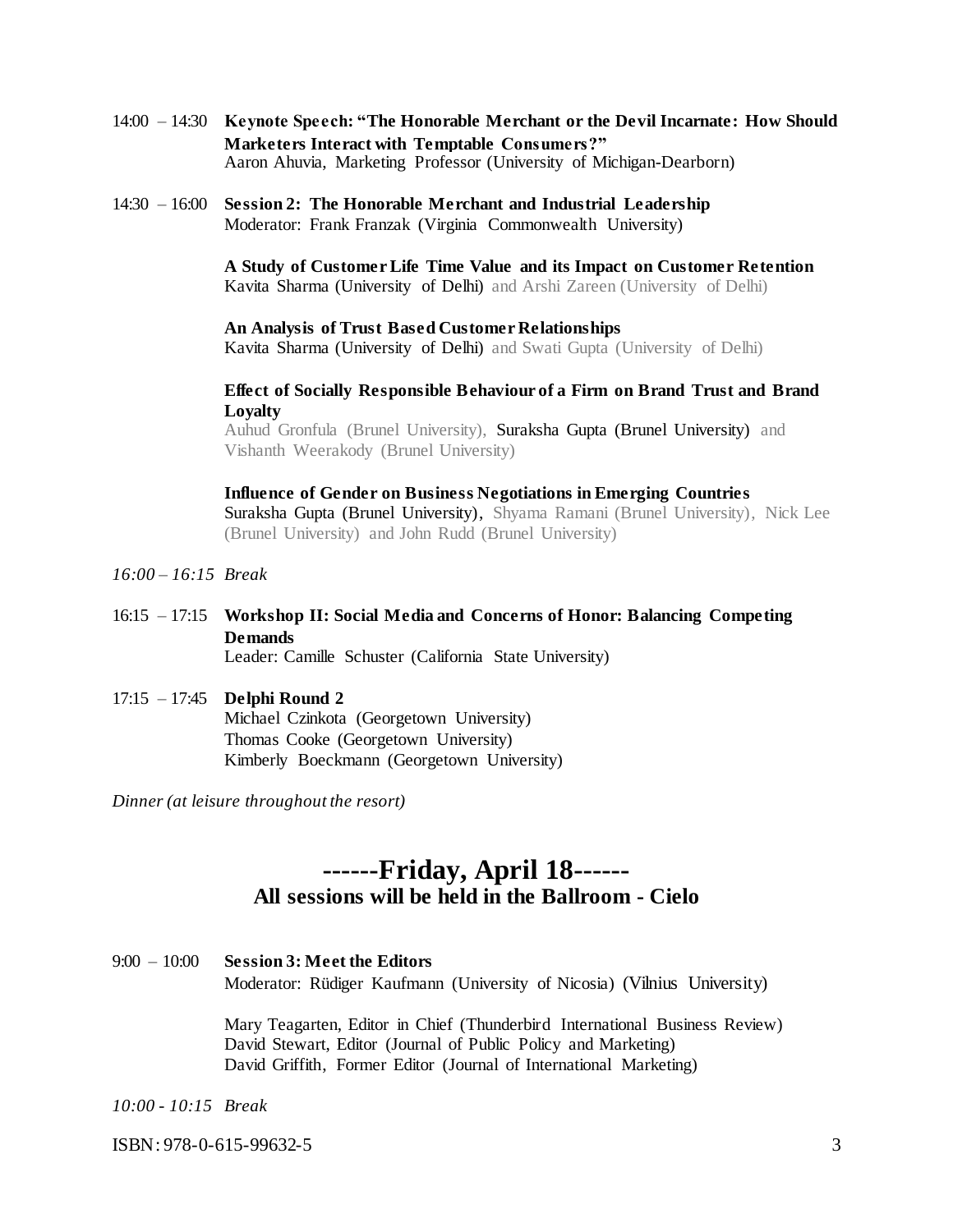10:15 – 11:45 **Session 4: The Honorable Merchant and International Action** Moderator: Suraksha Gupta (Brunel University)

> **Investigating Quality Perceptions of Foreign Services by Chinese Consumers** Subir Bandyopadhyay (Indiana University)

**The International Dive of Inter-Generational New Products: Measures, Patterns, and Predictive Model**

Javier Palacios Fenech (Universidad Adolfo Ibañez) and Gerard Tellis (USC Marshall School of Business)

**The Evolution of Scholarly Research on International Marketing Managers' Behavior of Exporters and Marketing Relationships: A Critical Discussion on the Ethical Profile and Competences of International Marketing Managers** George S. Spais (Graduate Technological Educational Institute of Western Greece) and Rüdiger Kaufmann (University of Nicosia) (Vilnius University)

- 11:45-12:15 **Workshop III: The Impact of MNEs on Global Development Challenges** Leader: Suraksha Gupta (Brunel University)
- *12:15 – 13:30 Lunch Break (at leisure throughout the resort)*
- 13:30 15:00 **Session 5: What New Criteria and Behavior Emerge from the Honorable Merchant and How can we Inculcate these Dimensions to Future Business and Policy Leaders?** Moderator: Andreas Pinkwart (Handelshochschule Leipzig)

#### **The Trust Value Chain**

Dolores Sanchez Bengoa (Vilnius University) and Rüdiger Kaufmann (University of Nicosia) (Vilnius University)

**Traceability in the Food Industry: Armajaro Trading as an Orchestrator of a Large Scale Project in the Chocolate Business** Hildy Teegen (University of South Carolina), Armando Borda (ESAN University),

Oswaldo Morales (ESAN University)

Henry Autler, President and CEO (ACME Corporation)

Brian Aiello, Former President (American Chamber of Commerce in Kaohsiung, Taiwan)

*15:00 – 15:15 Break*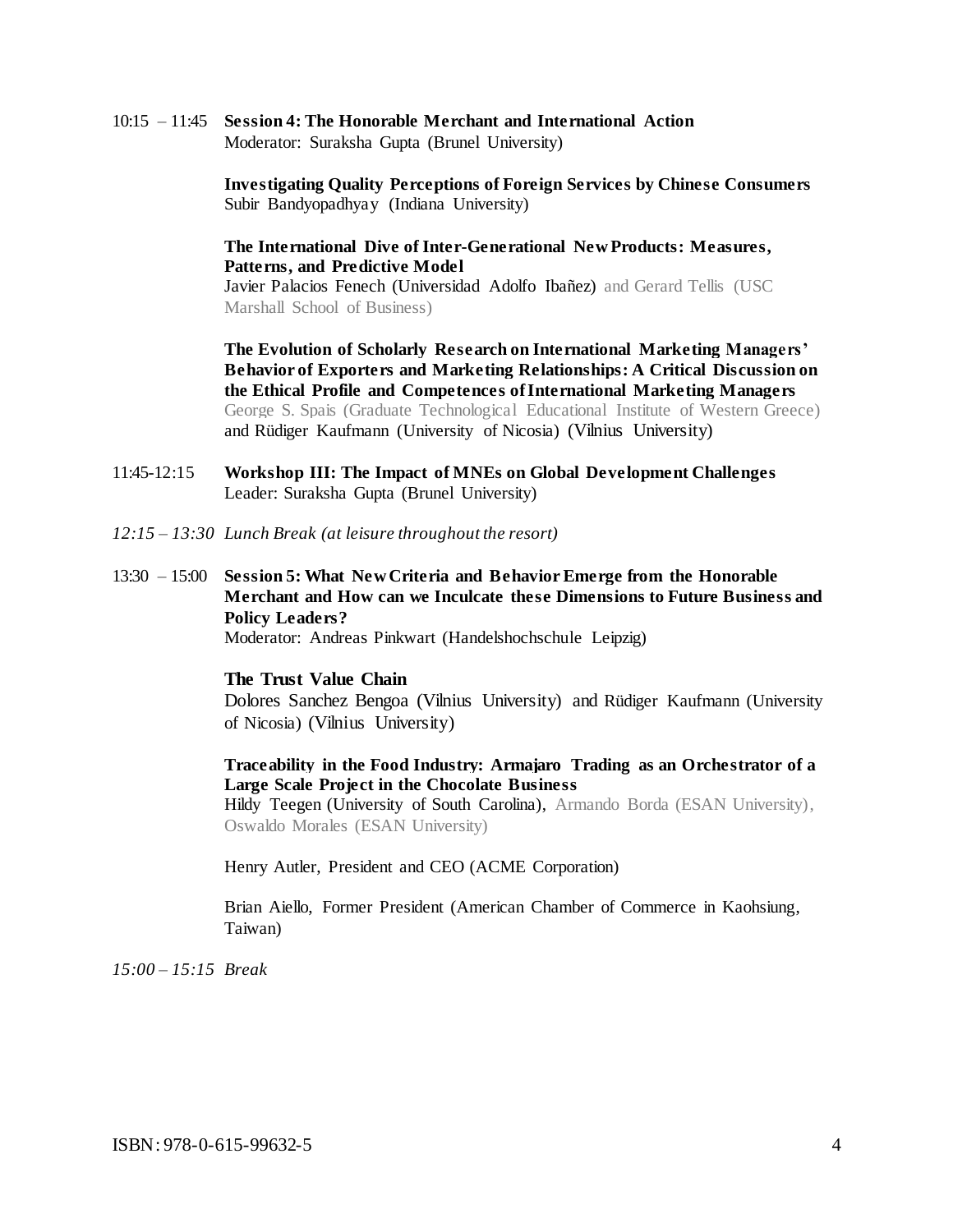15:15 – 16:45 **Session 6: Corruption and Change - Global Perspectives: Will the Honorable Merchant Always Succeed?** Moderator: Thomas Cooke (Georgetown University)

> **Advancing Trust in the Mexican Marketplace: Perspectives and Challenges** Bernardo Altamirano (CEO- Better Business Bureau Mexico Chapter)

**Intellectual Property Protection: Public and Private Sector Interaction**  Ilkka A. Ronkainen (Georgetown University) and Susan C. Ronkainen (Consultant)

**Corruption, Reform, and International Marketing in the Balkans** Valbona Zeneli (George C. Marshall European Center for Security Studies)

**Turning the Cheating Culture into the Honesty Culture**

Frank Franzak (Virginia Commonwealth University), Van Wood (Virginia Commonwealth University), and Michael Little (Virginia Commonwealth University)

- 16:45 17:20 **Delphi Final Round** Michael Czinkota (Georgetown University) Thomas Cooke (Georgetown University) Kimberly Boeckmann (Georgetown University)
- 17:20 17:30 **Awards and Farewell** Michael Czinkota (Georgetown University) Frank Franzak (Virginia Commonwealth University)

*Dinner (at leisure throughout the resort)*

# **------Saturday, April 19------**

*10am Networking sessions continuing throughout the day*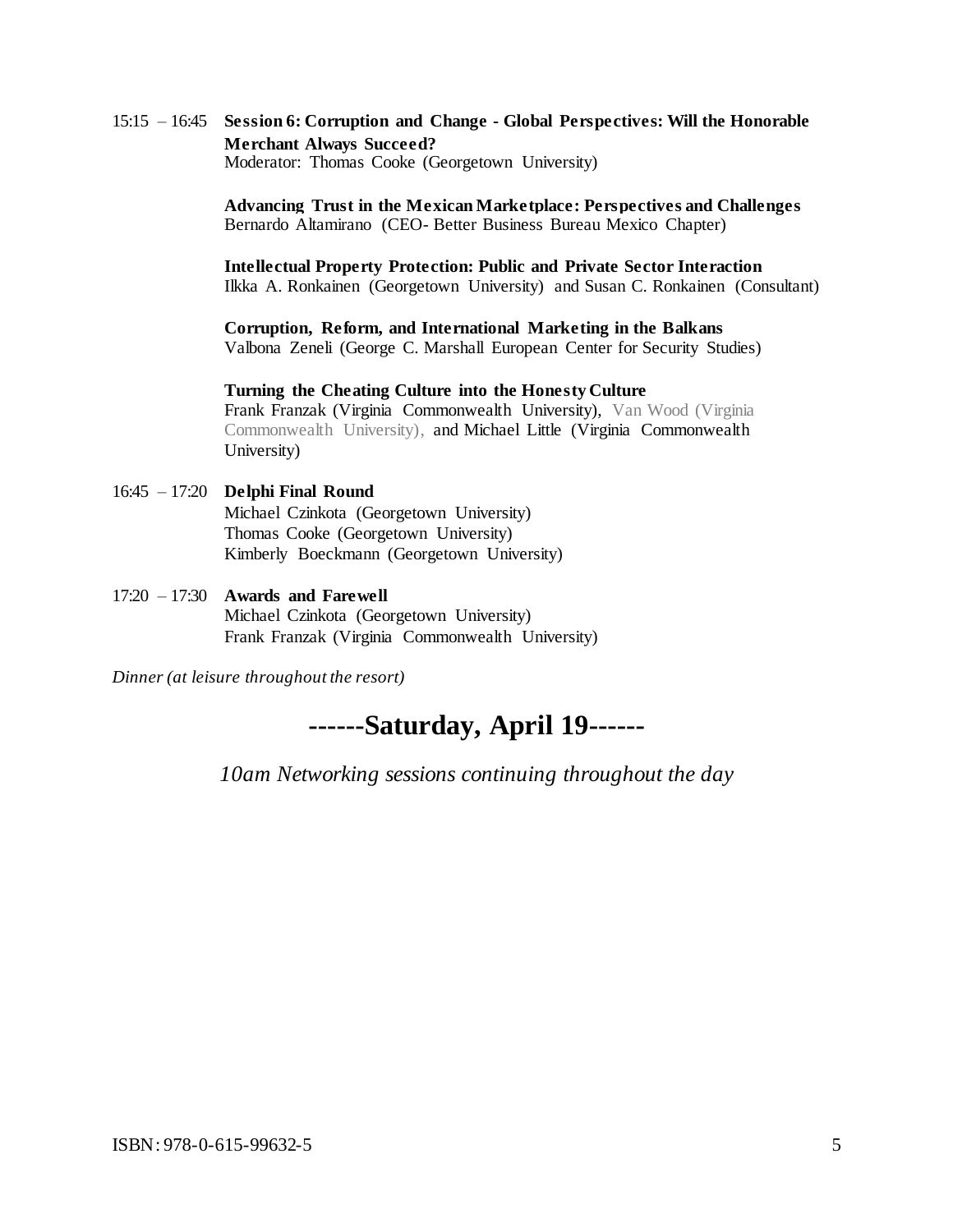ISBN: 978-0-615-99632-5 6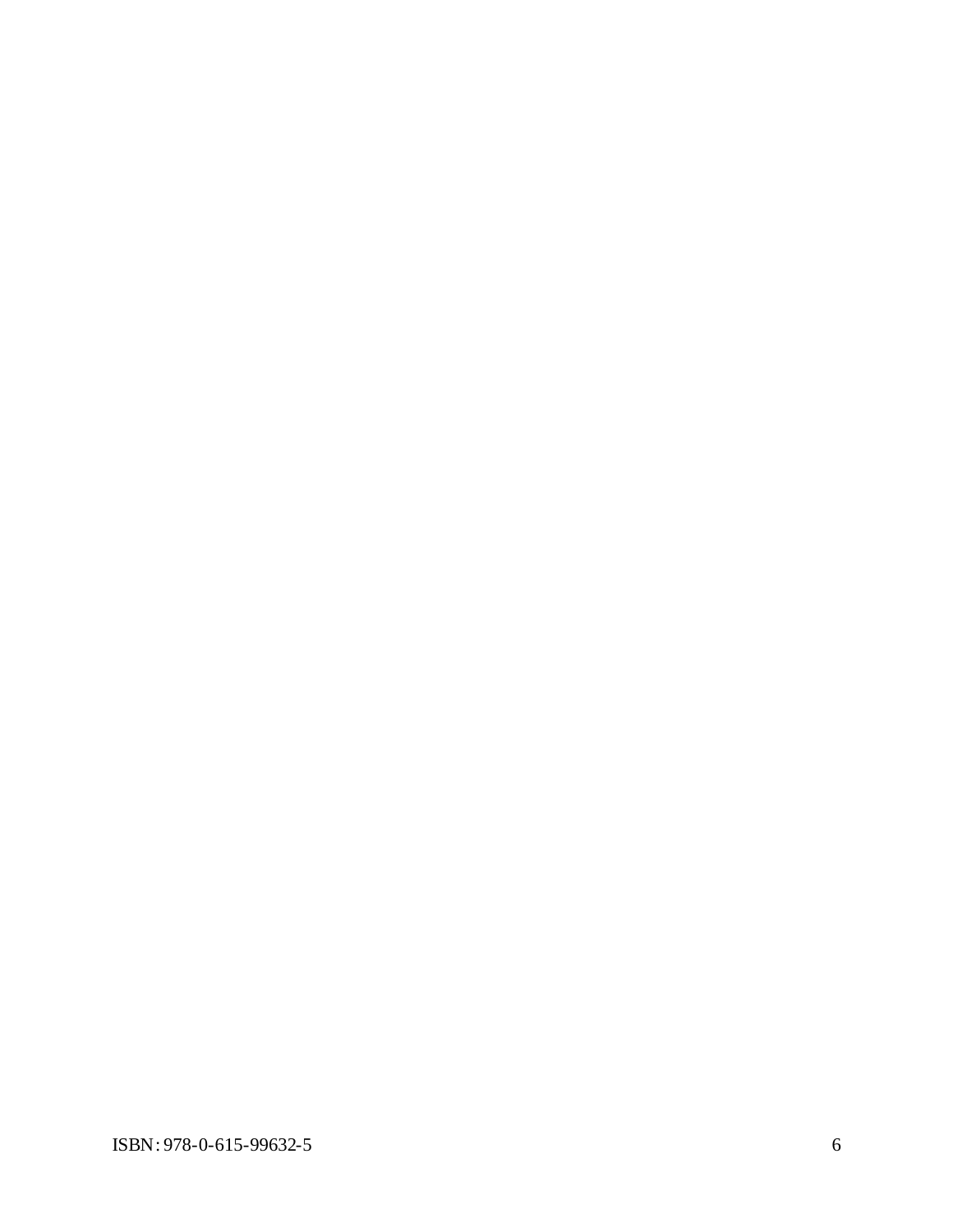# PROCEEDINGS

-In Presentation Sequence-



**2014 AMA Annual Conference Global Marketing Special Interest Group** 

# The Honorable Merchant in International Marketing

# Cancun, Mexico **Wednesday, April 16 – Saturday, April 19, 2014**

# **Conference Committee Members:**

Michael R. Czinkota (Georgetown University), Chair Thomas Cooke (Georgetown University) David Griffith (Lehigh University) Suraksha Gupta (Brunel University) Rüdiger Kaufmann (University of Nicosia) (Vilnius University) Andreas Pinkwart (Handelshochschule Leipzig)

# **Conference Coordinators:**

Kimberly Boeckmann (Georgetown University) Pedro Valenzuela Parcero (Georgetown University)

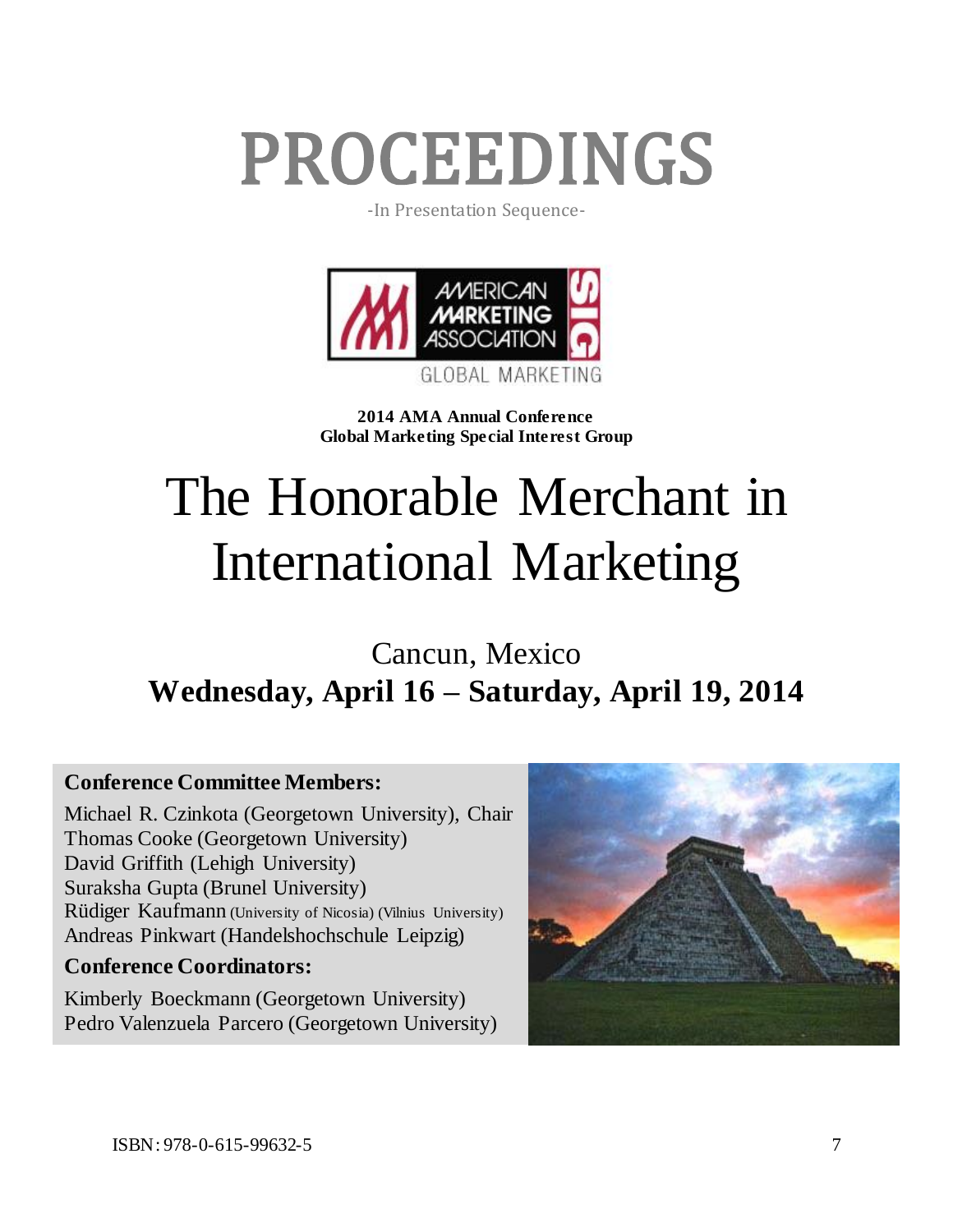# **Opening Address: Why is the Honorable Merchant Important Today?**

Michael Czinkota (Georgetown University)

International merchants have long had been exposed to special difficulties, which often have been subsumed under the heading of the 'liability of foreignness'. (Miller, S.R. Parkhe, A, 2002.*)* Given the advantage of indigenous firms through their greater market expertise, their better connections, closer local ties and their deeper market exposure, in order to be successful the international merchant had to work harder and at greater risk.

So merchants have long had (and perhaps still do) have a variety of objectives when engaging in their trade, focused both on the central players or anchors, and the path to Trust. Table A demonstrates how these two dimensions interact.

|                   |                     | Sovereignty        | Kinship                               | <b>Cognitive Bridges</b> |
|-------------------|---------------------|--------------------|---------------------------------------|--------------------------|
| Central<br>Anchor | Individual/merchant | Charles V          | Long personal<br>relationship (Genoa) | Reputation (Venice)      |
|                   | Firm/organization   | East India Company | Hanse                                 | <b>WTO</b>               |
|                   | <b>State</b>        | Tampico (Mexico)   | Somalia                               | Rome                     |

#### **Guiding Rules**

**Path to Trust** 

#### **Session 1: Is honesty always the best policy?**

Moderator: David Griffith (Lehigh University)

#### **Corporate Social Responsibility and Performance: What Type of Relations with Customers and Suppliers Should Firms Have?**

Diane-Gabrielle Tremblay (University of Québec)

In this paper, we question the type of attitude or behaviour firms should have in the present competitive context and look over a certain number of propositions as concerns corporate social responsibility and corporate social performance. In this perspective, we try to address the issue of honesty, although this perspective tends to favour an honest attitude and behaviour, which we tend to support here. The underlying premise for the study of corporate social responsibility (CSR) is that the organization should respect something called "accountability", which in our view is quite close to honesty. The nature and extent of this responsibility varies from one author to another, depending on the theoretical framework adopted and according to the objective pursued, as we will see in the paper. The development of a CSR position within a firm can be seen by some as a movement towards the ethical, moral or political sphere, while some authors, and particularly neoclassical economists consider that firms should only be preoccupied with profit-making. This is of course a limited view and our paper develops on Corporate social Responsibility and CS Performance and their evolution, in order to set the stage for the development of a stronger CSR vision.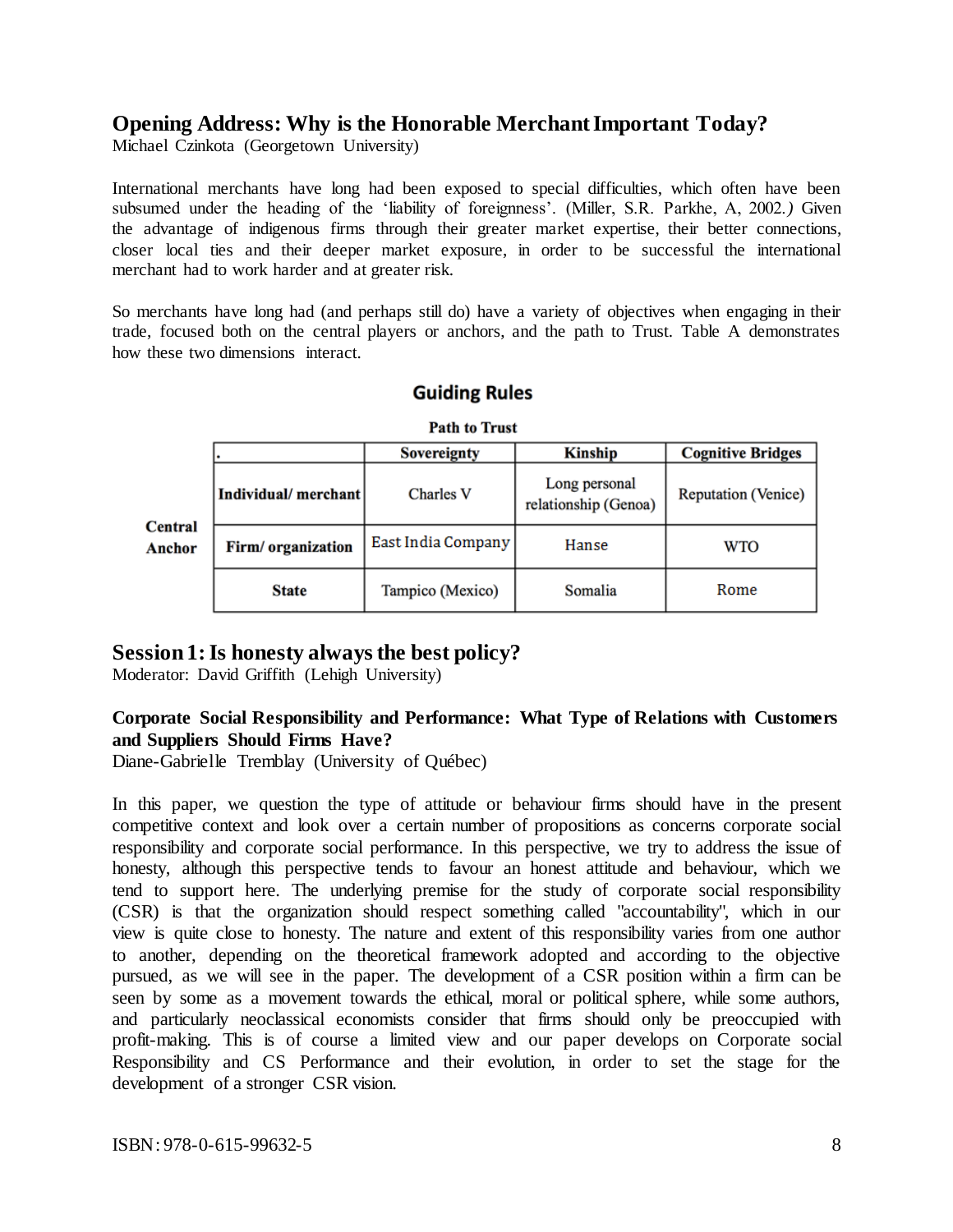#### **Cultural Orientation, Personal/Social Motivation, and the Use of Social Media in Consumer Complaint Behaviors: An Empirical Study in the US and China**

Raymond R. Liu (University of Massachusetts Boston), Guang-Xin Xie (University of Massachusetts Boston), Jessie M. Quintero Johnson (University of Massachusetts Boston)

To be an honorable merchant, any firm in today's global marketplace must understand customers' concerns and voices, post-purchase responses, and benefits of long-term relationships with the firm. Particularly, consumer complaint behavior is of central concern in customer relationship management and service marketing. With the growing popularity of social media platforms and mobile communication devices, consumer complaint behaviors have evolved significantly over the past ten years. However, how and why consumers use social media to make complaints remains largely unknown in the literature, especially in the cross-cultural domain. In the present research, we examined the extent to which cultural orientations influence consumer complaint behaviors using social media in China and the U.S. The findings shed light on the mechanisms underlying cultural influences on the use of social media in consumer complaints. This research also provides insights for practitioners to improve social media strategies in two of the world's largest consumer markets. In short, the present research contributes to the studies of consumer complaint, social media, and global marketing with significant theoretical and managerial implications.

**The Role of Cultural Distance in Business Relations: A Transaction Cost Analysis Perspective** Aniruddha Pangarkar (The University of Texas at El Paso), Fernando R. Jiménez Arévalo (The University of Texas at El Paso)

The increasing international composition of the value chain highlights the importance of investigating how culture affects international relationships. This paper examines how cultural distance affects control mode choice in business-to-business relationships. Based on Transaction Cost Analysis (TCA) we propose that cultural distance increases the need for tighter modes of control in relationship marketing, since it increases the asset specificity of human capital, perceived environmental uncertainty, and perceived opportunism. Furthermore, we propose that the aforementioned relationships are moderated by firm size and international experience of firms. Specifically, we propose that large firms are more likely to exert less formal control in culturally distant relationships than small firms because large firms have more resources to overcome failure, hence reducing the risk of asset specificity. We also propose that perceived environmental uncertainty and perceived opportunism in culturally distant relationships will be lower for firms with past experience in international relationships. Implications for research and practice are also discussed.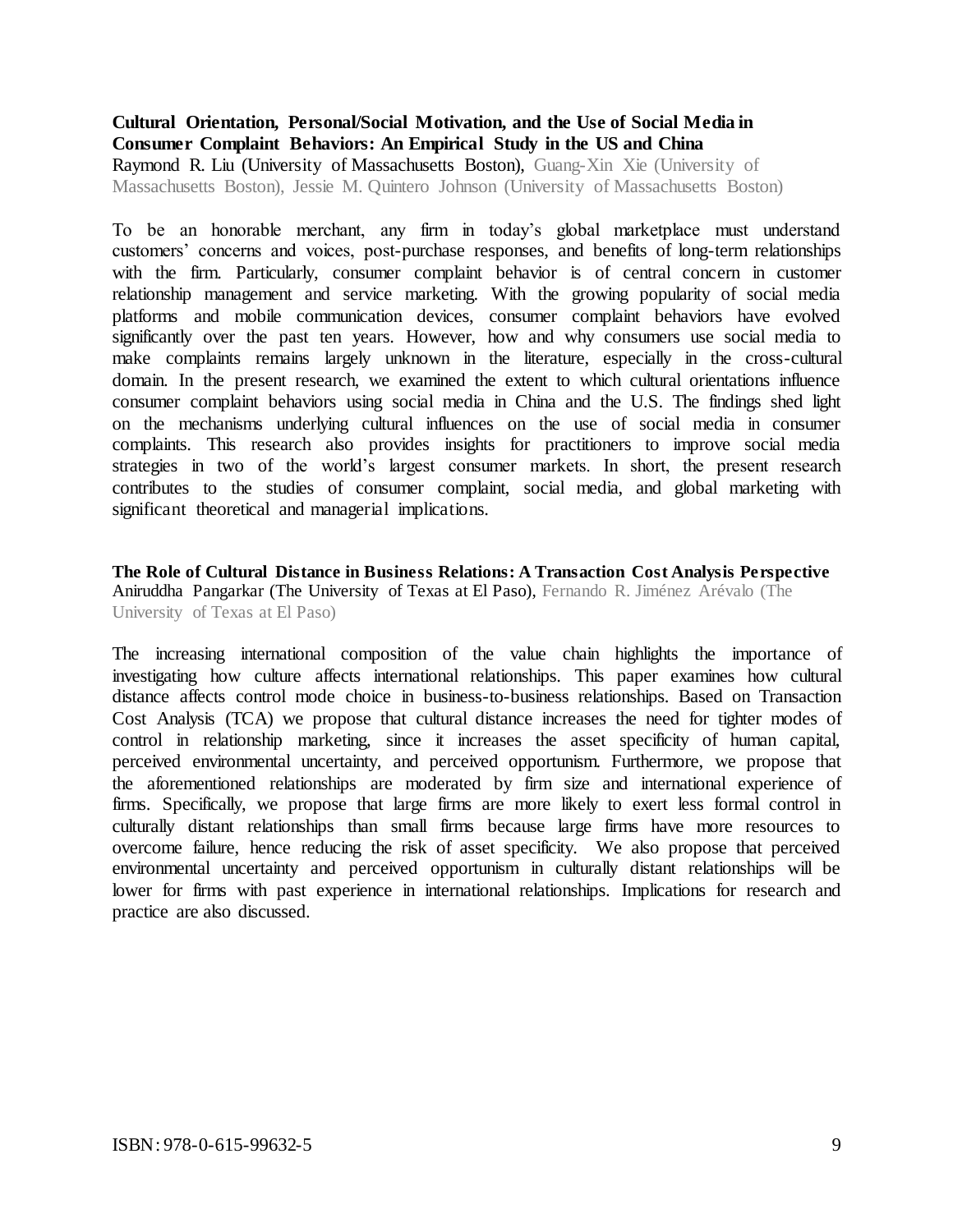#### **Workshop I: International Marketing: Health First, followed by the Cure**

Leader: Rüdiger Kaufmann (University of Nicosia) (Vilnius University)

Companies are embedded in an open, highly interactive, complex and diverse social system. The various actors are in constant relationships with each other and engage in exchanges for mutual survival, growth and continuous maintenance and restructuring of the system. Hence, this workshop explains corporate behavior not only via mainstream management or marketing related theories but, additionally, by multidisciplinary concepts derived from a sociological, psychological or thermodynamics background using theories such as identity, institutionalism, neo-institutionalism, the viable system approach, isomorphism, autopoiesis, entropy/syntropy and, mainly, Social Coherence and Salutogenesis (Antonovsky, 1991;1993; 1995; 1997; Riese, 2005; Kroeninger-Jungalberle and Grevenstein, 2013). Very recently, the innovative marketing paradigm of 'Curative Marketing' took account of this enhanced social embeddedness of International Marketing (i.e. Czinkota, Kaufmann, Basile, 2014) increasingly contributing, for example, to ecological sustainability, consumerism, social improvements (i.e. with regards to innovative products for the aging society) and cross-cultural understanding. Curative international marketing calls companies to actively embrace responsibility for restoring and developing international economic health in terms of social and individual welfare. This implies that new issues in International Marketing to be addressed with new strategies, tools and frames of reference to deliver joy, pleasure, fulfillment, safety, personal growth across borders (Czinkota, 2013). Whereas the latter reflects the external results of a Curative International Marketing philosophy, this workshop holds that, before curative external results can be created, first a condition of internal corporate health must be achieved and assured to achieve an effective, efficient and, most of all, authentic behavior. The aim of the workshop is to integrate external and internal Curative Marketing approaches resulting in higher levels of corporate contributions to urgent social and ecological cross-border problems based on higher levels of corporate health and authenticity.

# **Keynote Speech: "The Honorable Merchant or the Devil Incarnate: How Should Marketers Interact with Temptable Consumers?"**

Aaron Ahuvia, Marketing Professor (University of Michigan-Dearborn)

In this talk I will argue that some—indeed many—marketers are the devil incarnate. I mean that quite literally. The devil I wish to speak about is a literary character. He is handsome and charming, a smooth talker. He is honest in a literal sort of way, being bound by his word. Yet he is evil. He knows each person's weaknesses and exploits them, tempting us to do harmful things. Marketers are the devil incarnate when they literally become the physical manifestation of this mythic figure. My discussion of this topic will draw on research on the psychology of temptation. I will also address what I see as some key limitations and contradictions within current marketing discourse about "maximizing customer value," and explain how they relate to devilish marketplace behavior.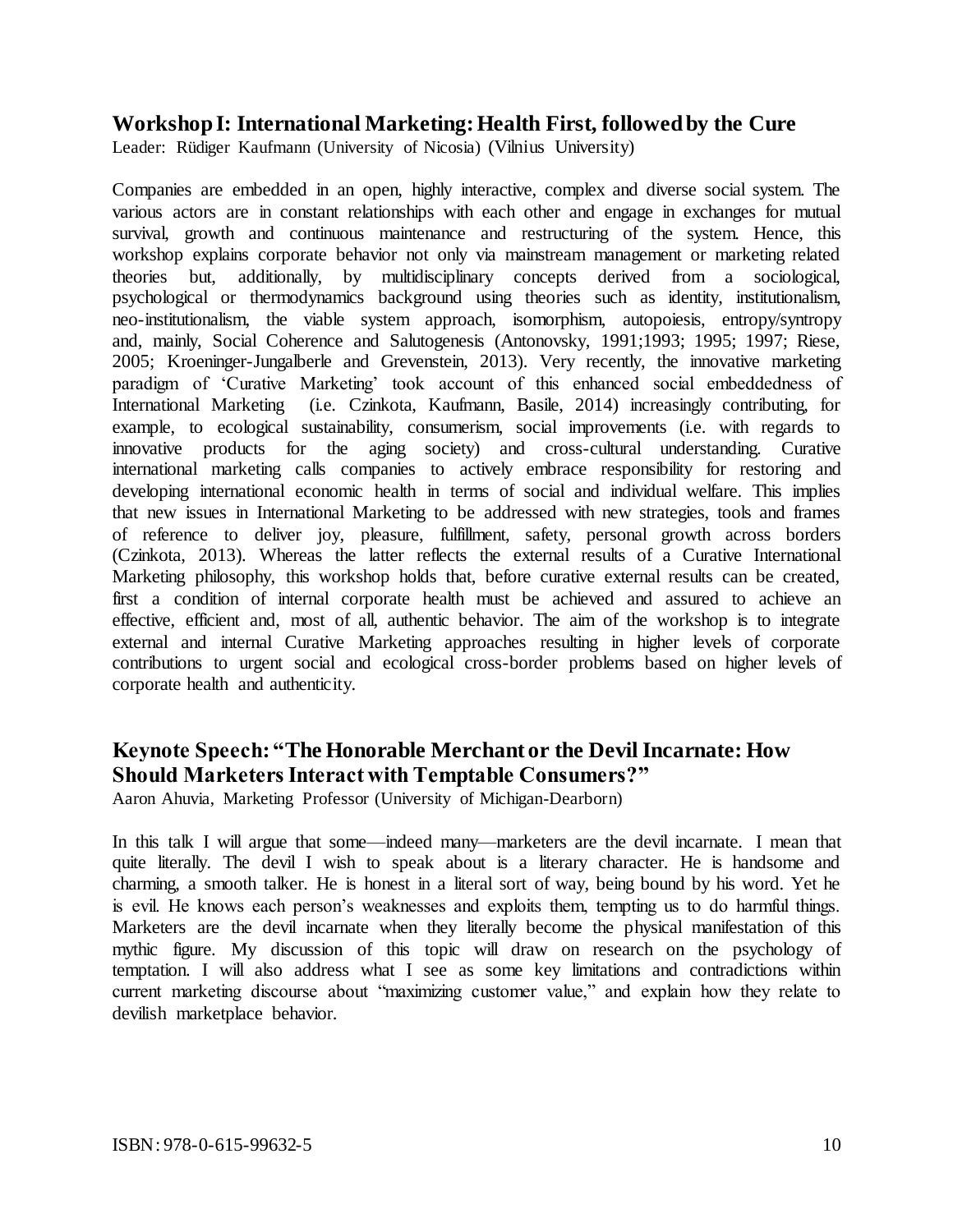#### **Session 2: The Honorable Merchant and Industrial Leadership**

Moderator: Frank Franzak (Virginia Commonwealth University)

#### **A Study of Customer Life Time Value and its Impact on Customer Retention**

Kavita Sharma (University of Delhi) and Arshi Zareen (University of Delhi)

In today's highly competitive market companies are urged to acquire and build relationships with customers, to retain them over longer time period and not just to pursue them with discrete transactions only. It is, therefore, important to know whom to retain? Is it the customer who generates high revenue or the one who has long duration of association with the company or the one who is more satisfied, or else the firm should try to retain all of its customers. Present study attempts to empirically investigate profitability of set of customers to find out the extent to which they are suitable for retention purposes. Study used the methodology of calculating customer lifetime value (CLV) as a measure of customer profitability and identifies the customers with the greatest potential for retention. The study is based on a data set of 616 customers of two Delhi based companies' selected to address the issues related to different transactional settings, i.e., B2B and B2C and also the relationship settings, i.e., contractual and non-contractual. Based on CLV calculations, study holds interesting implications for firms seeking customer retention. It is possible to have better selection of customers to be retained, and to seek refinement of strategies to help in turning the high CLV customer to stay over the longer duration. Analysis also reveals that firms may actually opt out some customers who are least profitable, and has only negligible effect on the value of customer equity base.

#### **An Analysis of Trust Based Customer Relationships**

Kavita Sharma (University of Delhi) and Swati Gupta (University of Delhi)

Customer trust, defined as willingness to rely on an exchange partner in whom one has confidence, is one of the important dimensions of developing customer relationships. Customer trust tends to influence consumption and buying patterns within the established relationship. Present study attempts empirical investigations to find out customers' perceptions about practices and behaviour of employees and organization that build their trust and the mechanisms that convert trust into loyalty**.** The questionnaire based survey technique was used to test the relevance of operational competence, operational benevolence and problem solving orientation as the basis to trust building in Indian context and, the effect of trust on loyalty and value. Sample comprised of 835 respondents to the questionnaire measuring customer perceptions about the basis of trust, value and loyalty in the context of several durable (automobile, branded clothing and mobile handsets), non-durable (toiletries) and service (cellular services, insurance, and restaurants) products. Study used multi-variate analysis techniques, including factor analysis, and structural equation modelling (SEM) to test the stated hypotheses. Study holds significant implications for marketers operating in national or international markets, and exploring the avenues for relationship building with their customers.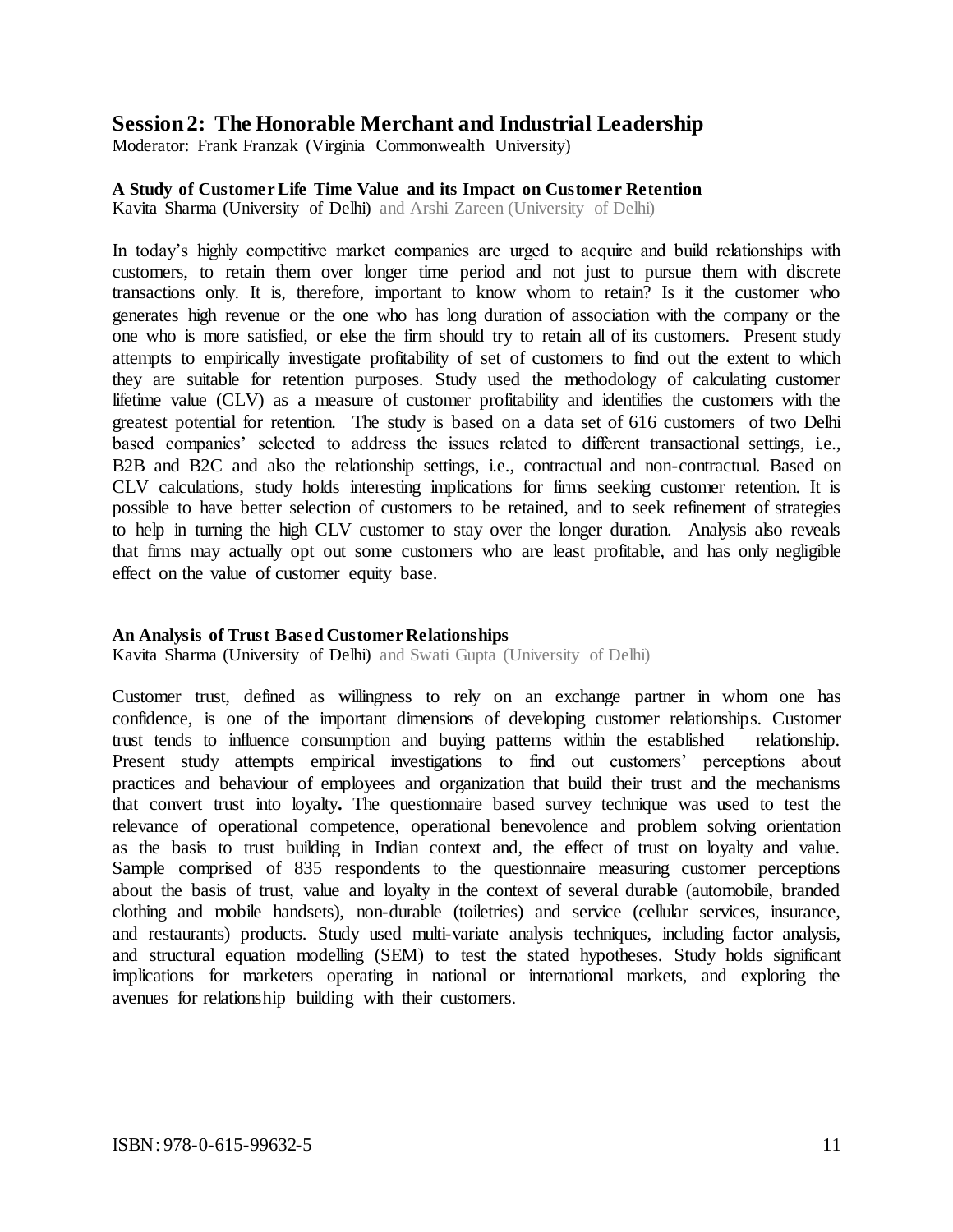#### **Effect of Socially Responsible Behaviour of a Firm on Brand Trust and Brand Loyalty**

Auhud Gronfula (Brunel University), Suraksha Gupta (Brunel University) and Vishanth Weerakody (Brunel University)

Corporate social responsibility has been the object of the majority of the researches in the recent decades, and researchers have adopted varying perspective. Initially the concept of CSR was extremely related with economic aspects, understood as the firm's obligation to extend shareholder value. These approaches to social responsibility are fairly narrow, however, since they are limited to particular aspects of the concept and do not take its multi-dimensional nature into account. CSR should be understood as a wide concept, since it takes in the whole set philosophical and normative issues associating to the role of business in society. Therefore the current research will present the two dimensions of Carroll's 1997 model to investigate the relationship between the CSR and other related construct. According to Carroll's model, firms have economic, ethical and philanthropic obligations towards their environment and society. These three dimensions make up the corporate social responsibility. The aim of the current research is that to investigate how corporate philanthropy and ethical behaviour influence the consumer behaviour and attitude toward the corporate brand. The research will collect the perceptions of consumers of the global brands in emerging market (Saudi market) about ethical behaviour and corporate philanthropy. In attempt to deepen understanding of how consumer perceptions about making donation to charities and behaving ethically connected with other customer related outcomes. The contribution of this research is to propose a comprehensive model that may add a valuable contribution to the previous literature by developing a model encompassing two dimensions of CSR ethical behaviour and corporate philanthropy and other key constructs: brand promotion, brand trust and brand reputation, and brand equity. This model will enhance the understanding of the consumer behaviour towards global brand that applied CSR and to identify weather CSR is really important for consumer to become loyal to the firm. Moreover, this new concern for global brands behaviour will help the marketplace to enhance their strategies to achieve loyal customers.

#### **Influence of Gender on Business Negotiations in Emerging Countries**

Suraksha Gupta (Brunel University), Shyama Ramani (Brunel University), Nick Lee (Brunel University) and John Rudd (Brunel University)

It is difficult for firms that operate in emerging markets through their marketing offices to promote diversity and equality of two genders in their international operations because negotiation with sellers in such countries is considered to be an activity usually performed by men. As men and women deploy distinctly different strategies when they act as negotiators; how they are different and how such differences impact the outcome of negotiations is still not understood. To address this gap, a framework with a set of testable hypotheses is developed. Our findings contradict the stereotyped notion that women are comparatively less effective and successful as negotiators than men. We identify the distinctiveness in capabilities and strategies used by two genders and suggest that women are clearer regarding acceptable outcomes, less rational, more impatient and more opportunistic in different ways than men during a negotiation process. Limitations and managerial implications of the study are presented.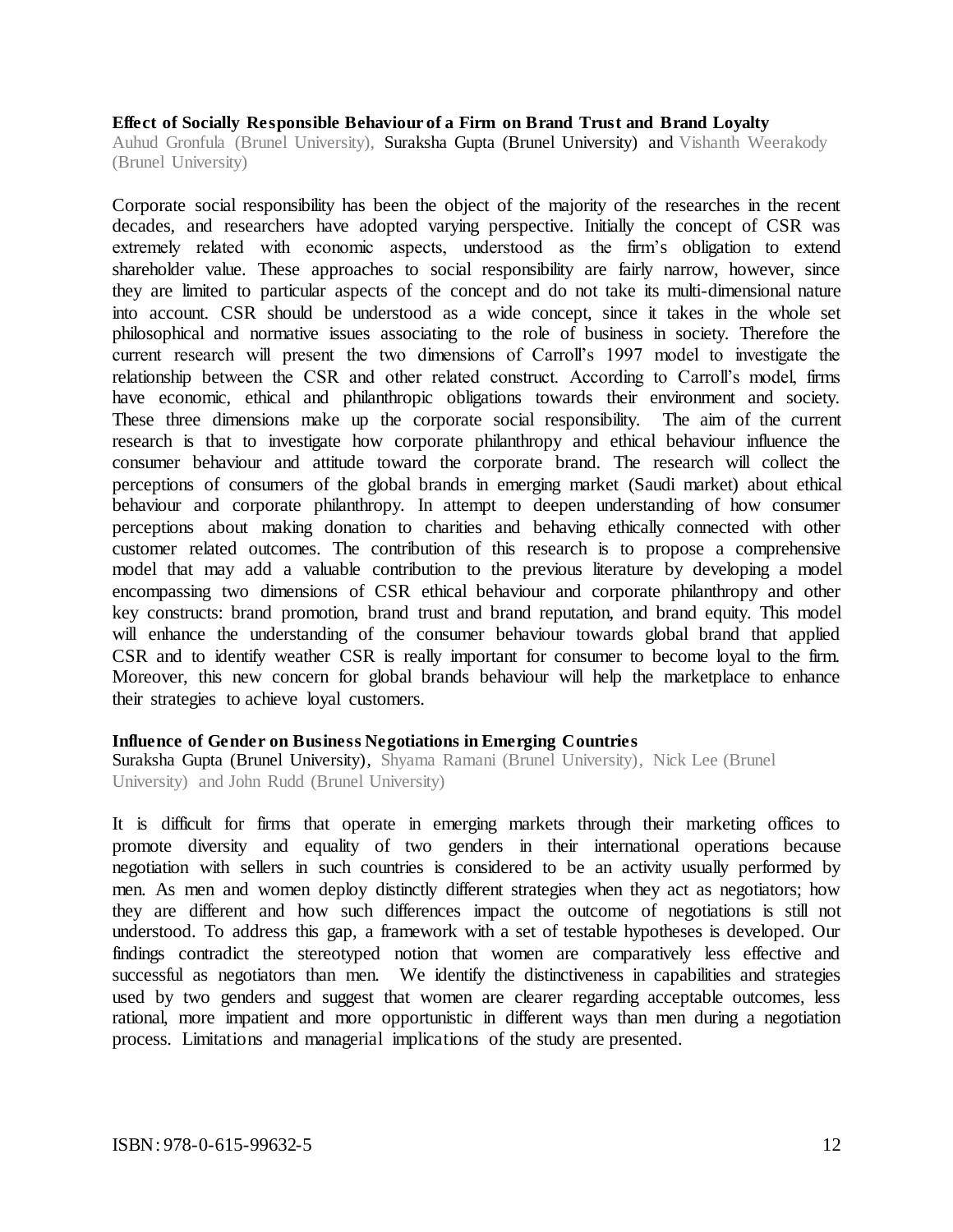#### **Workshop II: Social Media and Concerns of Honor: Balancing Competing Demands**

Leader: Camille Schuster (California State University)

The Honorable Merchant in the 21st Century is caught between competing demands: data, privacy, transparency, regulations, consumer communication, and metrics. All six of these issues can pull a business in a different direction. The purpose of this roundtable discussion is to specify the challenges and explore ways of managing the challenge. Companies need social media for managing consumer relationships, conducting research, creating interaction, and evaluating success. There is a question about companies' transparency when gathering data (e.g., opt-in vs. opt-out approaches), storing data, and using the data. There is also a question about the accessibility of the data by other divisions of the company, business partners, and/or the government. All of these issues need to be managed in a global business environment in which countries, trade blocs, and organizations have different standards, laws, and policies. The honorable merchant needs to find a way through the maze of this ever-changing environment.

#### **Session 3: Meet the Editors**

Moderator: Rüdiger Kaufmann (University of Nicosia) (Vilnius University)

#### **Thunderbird International Business Review**

Mary Teagarten, Editor in Chief

Thunderbird International Business Review is a peer-reviewed journal that is published six times a year by Wiley in cooperation with the Thunderbird School of Global Business Management, the world's leading institution in the education of global managers. The journal's aim is to advance and disseminate research in the field of international business. Its main target audience includes academicians and executives in business and government who have an interest in international business.

The globalization of markets and businesses brings the need for more active communication and a greater exchange of ideas and research among scholars and practitioners throughout the world. Thunderbird International Business Review features innovative ideas and new research methods for understanding the challenges confronting global business. Emphasizing applied research, the articles—whether empirical, field study, or conceptual—help to bridge the gap between academics and the business community.

Thunderbird International Business Review is a practitioner-oriented journal that presents innovative ideas and new research on understanding the challenges confronting global business. Covering the breadth of international business, articles discuss human management, marketing, finance, and accounting. The economic, political, legal, sociocultural, and technological issues related to international business are also discussed. Taking a multidisciplinary approach, the journal covers various aspects of international business, including the unique challenges of global human management, marketing, finance, and accounting. This journal also features economic, political, legal, socio-cultural, or technological issues related to international business.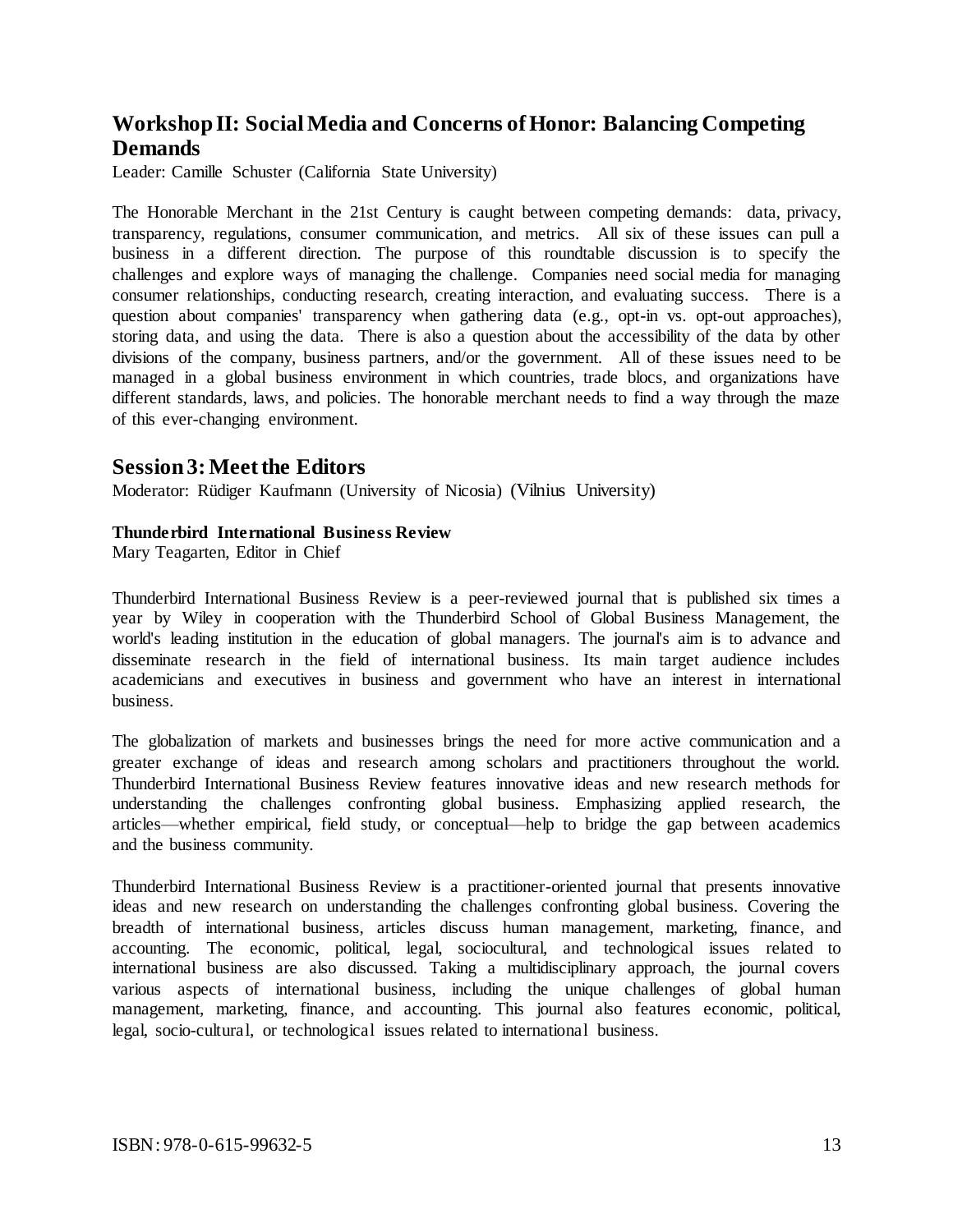#### **The Journal of Public Policy and Marketing**

David W. Stewart, Editor

The *Journal of Public Policy & Marketing* addresses the dynamic relationship between marketing and the public interest. Published by the American Marketing Association, it is a source for understanding today's most important issues that rest at the nexus of marketing and public policy. Each issue features a wide-ranging forum for the research, findings, and discussion of marketing topics related to business and government, including, but not limited to, issues on innovation, economic development, globalization, ecology, safety and security, nutrition and health, consumer vulnerability and protection, ethics and social responsibility, regulation and deregulation, antitrust, privacy, and intellectual property. The *Journal of Public Policy & Marketing* publishes papers that contribute to an understanding of the role of marketing as it arises from and leads to policy decisions and/or legislative and regulatory actions. All types of papers and research procedures are valued by the journal, including literature reviews, historical analyses, surveys, laboratory and field experiments, econometric modeling, conceptual analysis, and legal analysis. The journal welcomes both normative and positive-oriented articles, as well as both macro- and micro-level analyses. Papers submitted to the *Journal of Public Policy & Marketing* should be explicit about the contribution to marketing and public policy.

#### **Journal of International Marketing**

David Griffith, Former Editor

*Journal of International Marketing* is an international, peer-reviewed journal that is dedicated to advancing international marketing practice, research, and theory. The journal presents scholarly and managerially relevant articles on international marketing. Aimed at both international marketing/business scholars and practitioners at senior- and mid-level international marketing positions, the journal's prime objective is to bridge the gap between theory and practice in international marketing. The editor encourages scholars and practitioners from around the world to submit articles with a diverse approach to international marketing. He welcomes traditional empirical articles on important international marketing issues, thoughtful essays on international marketing trends and practices, in-depth case studies of individual companies or industries, and integrative research reviews. These articles can be traditional narrative reviews or meta-analyses that result in theories, models, or further research agendas. Articles should be written in a clear, concise, and logical manner. Professor Griffith will address common challenges to publishing in the journal and strategies for developing work suitable for publication in the journal.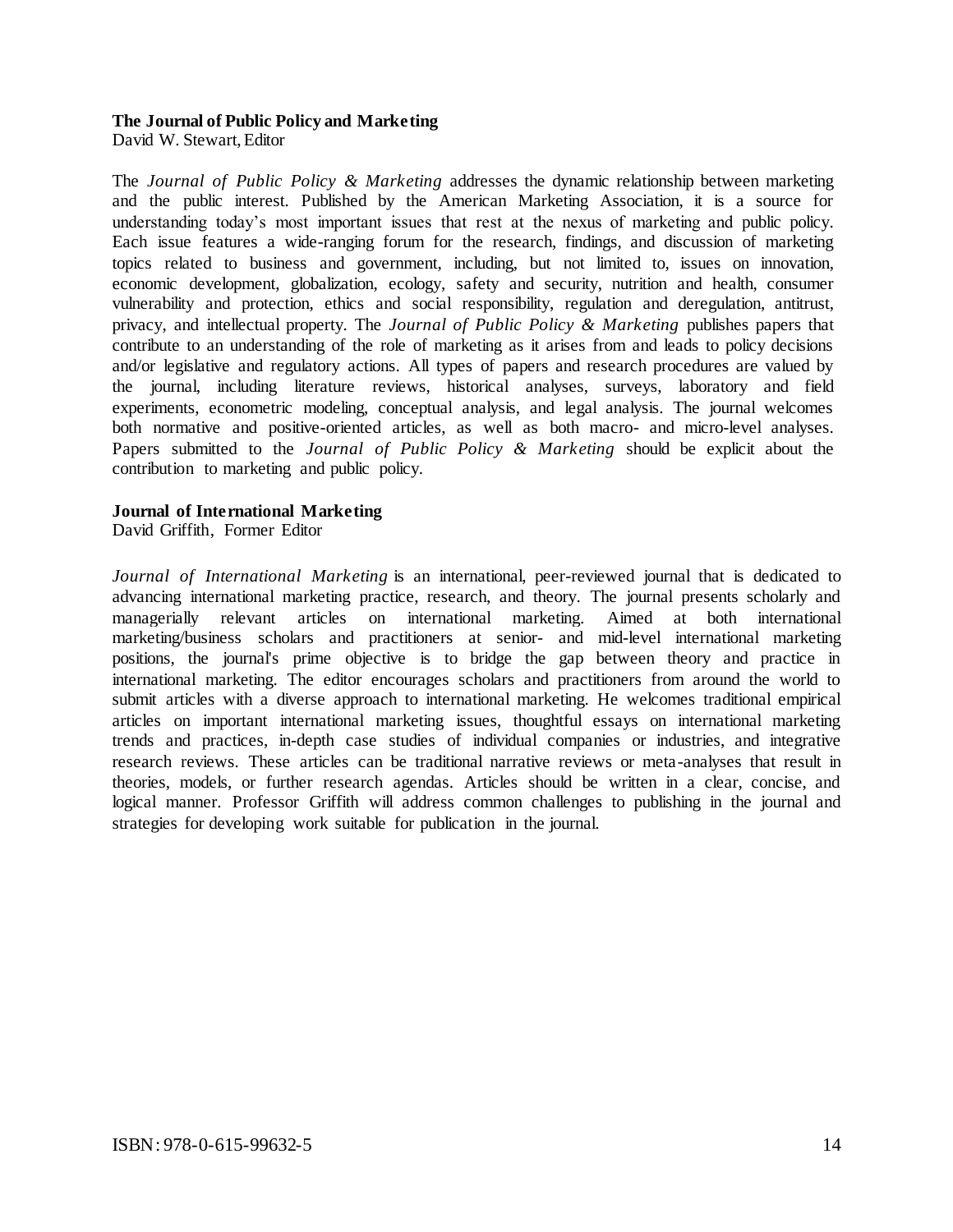#### **Session 4: The Honorable Merchant and International Action**

Moderator: Suraksha Gupta (Brunel University)

# **Investigating Quality Perceptions of Foreign Services by Chinese Consumers**

Subir Bandyopadhyay (Indiana University)

Consumers are known to use the country-of-origin (COO) of a product to infer the quality of products. Products of technologically advanced countries such as the US and Germany are known to enjoy positive country-of-origin effects. Conversely, products made in the developing countries typically suffer from negative COO effect. While this influence of COO is widely recognized for products, the same cannot be said about services. Only a handful of studies have empirically investigated the relationship between COO and perceived service quality. Additionally, most of these studies in this research paradigm, are undertaken in industrialized countries; hence their findings cannot be extrapolated to the newly industrialized countries (NIC) that offer tremendous market potential for global services. It has, therefore, become imperative for multinational companies to understand if and how consumers in the major NICs use COO and other cues to infer service quality.

Using data collected from consumers in Beijing in the Peoples Republic of China, we demonstrate significant COO effect on two service categories: hotels and restaurants. We also highlight how these research findings will help managerial decisions about pricing and promotion.

#### **The International Dive of Inter-Generational New Products: Measures, Patterns, and Predictive Model**

Javier Palacios Fenech (Universidad Adolfo Ibañez) and Gerard Tellis (USC Marshall School of Business)

The dive is a sudden drop in the penetration of an old product typically due to the introduction of a new substitute product. The total time-to-dive is the period from the introduction of the new product to the dive of the old product and includes a hidden discontinuance period (10.4 years) from the introduction of the new product to the peak of the old product plus an overt time-to-dive (1.8 years) from the peak to the dive of the old product. Thus, the hidden discontinuance period is long, providing managers of the old product ample opportunity to ethically and sustainably plan for the new product.

The goals of this study are to develop metrics to measure the dive, ascertain its patterns across developed and emerging markets, identify its key drivers, and develop a predictive model for it. The study is on 295 pairs of products in five categories across 86 countries between 1977 and 2011. The model can predict the occurrence of a dive with a true positive rate of 62% and a true negative rate of 88%. Managers can use these metrics to optimally withdraw marketing efforts from obsolete products and introduce new products in an ethical manner.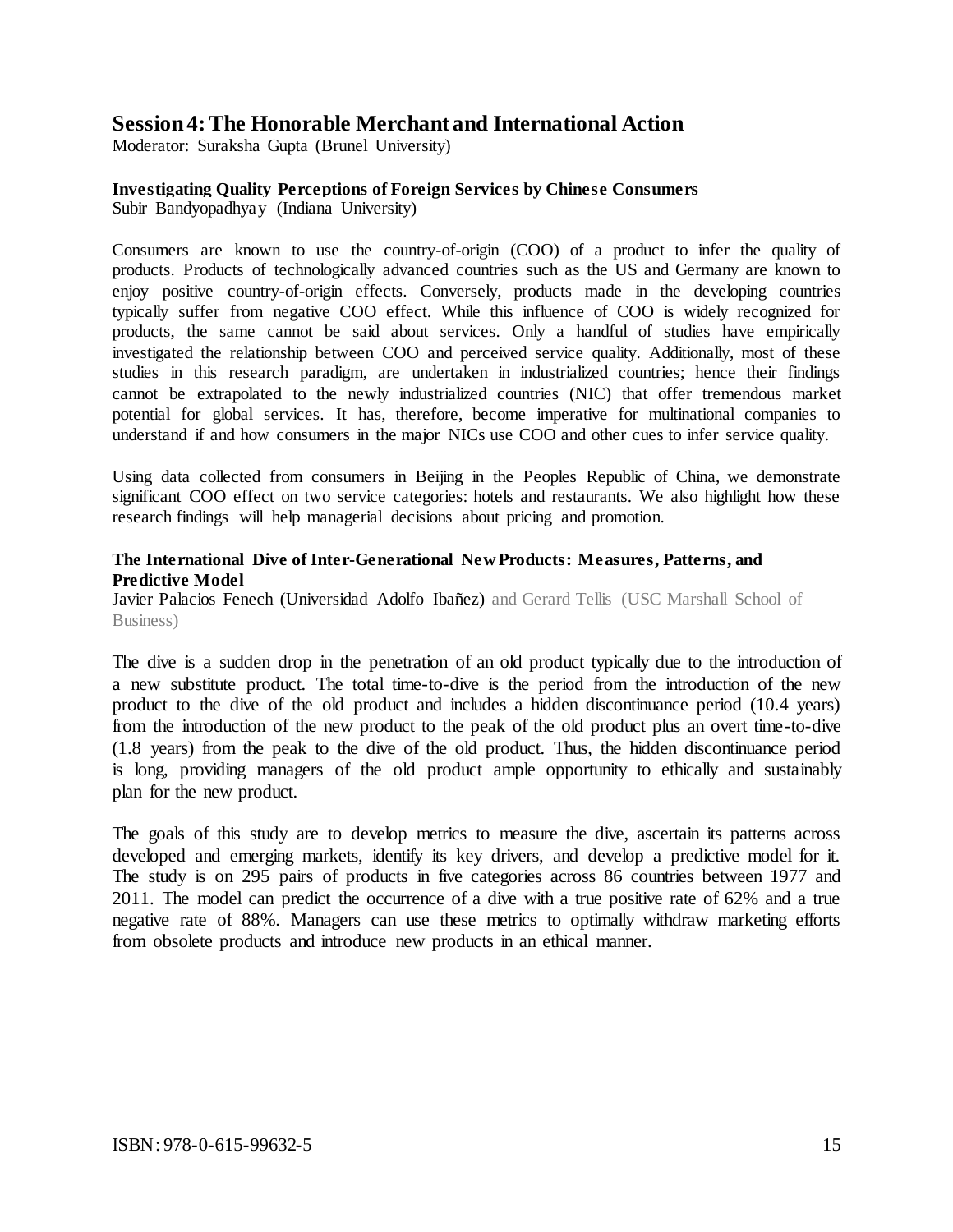#### **The Evolution of Scholarly Research on International Marketing Managers' Behavior of Exporters and Marketing Relationships: A Critical Discussion on the Ethical Profile and Competences of International Marketing Managers**

George S. Spais (Graduate Technological Educational Institute of Western Greece) and Rüdiger Kaufmann (University of Nicosia) (Vilnius University)

Based on the theme of this conference, this study examines how scholarly research on the research theme of international marketing managers' behavior and their marketing relationships has evolved the last decade (2003-2013) and envisages the shape of this research theme from 2014-2016. From the 2,083 words for 22 key-concepts counted in the abstracts of the 327 journal articles of the international marketing literature, we identified prominent concepts from the 22 key concepts. The key words of "international/global marketing" and "marketing relationships" included of the 100% of the journal articles' abstracts and keywords. In order to investigate the two research questions, we assessed sets of concepts –adopting the background of "honorable merchant" and an experiential learning view- that best reflect the marketing relationships in international marketing channels theme by conducting a series of multiple linear regression analyses. Trend analyses based on the frequency word counts indicated prospects for increase of focus around specific topics. Indeed, the research results show that the progress of the research theme in the international marketing literature can be measured and it's nature -as a phenomenon- can be characterized based on: (i) the identification of the most satisfying relationship and predictive equation during the forecasting analysis; (ii) the forecasting of each independent variable using built in linear, exponential and polynomial of 2nd and 3rd order methods; and (iii) the trend R2 analyses and the trend analyses for each set of the independent variables (based on calculated statistical strength) for the next three years (2014, 2015 and 2016).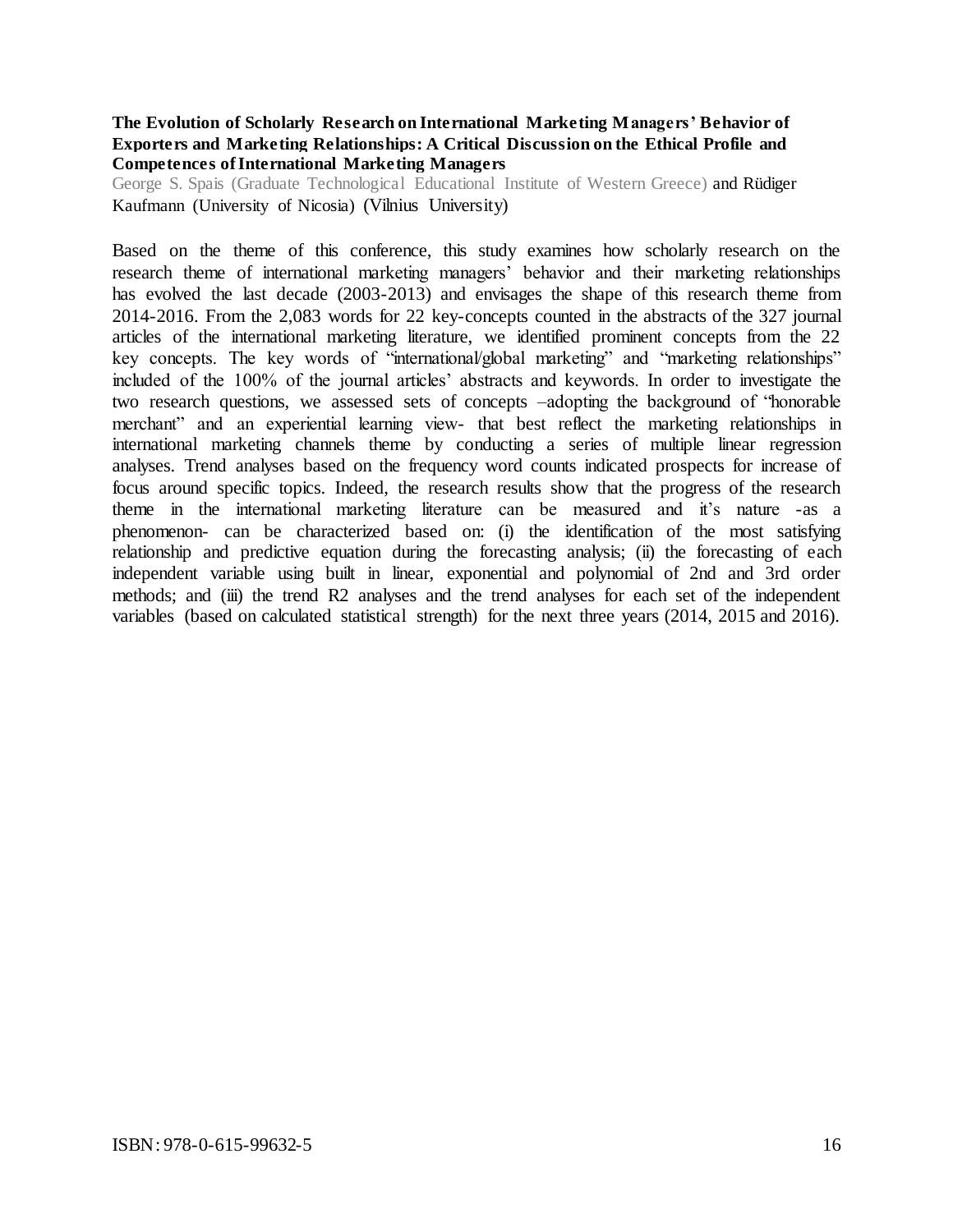#### **Workshop III: The Impact of MNEs on Global Development Challenges**

Leader: Suraksha Gupta (Brunel University)

#### CAN MULTINATIONALS SOLVE GLOBAL PROBLEMS?

MNEmerge project explores the role of multinational enterprises (MNE) in addressing global development challenges by mirroring the impacts of the operations of MNEs against the United Nations Millennium Development Goals. The project includes field research in three developing countries, Brazil, Ghana and India. The four objectives of the project are:

1. Developing a comprehensive framework to analyze the impacts of MNEs towards socioeconomic development;

2. Developing a model that describes the relationships between MNEs, FDI and the economy;

3. Performing case studies and quantitative analysis to verify the developed model;

4. Analyzing the role of public policies in supporting responsible business practices and the Millennium Development Goals.

MNEmerge also provides recommendations regarding modes of MNE collaboration with societal stakeholders. Thus, the project aims at supporting business sustainability while simultaneously ensuring sustainable development of a society.

The partners of the project are:

Lappeenranta University of Technology, Finland (Lead Partner), King's College London, UK, Brunel University, UK, University of Oxford, UK, University of Turku, Finland, United Nations University, Netherlands, Public Health Foundation of India, India, Science and Technology Policy Research Institute, Ghana, INESC P&D Brazil, Brazil.

For more information, please visit the MNEmerge website www.mnemerge.com.

MNEmerge is a three-year (2014–2016) international research project that has received funding from the European Union's Seventh Framework Programme for research, technological development and demonstration under Grant Agreement No. 612889.



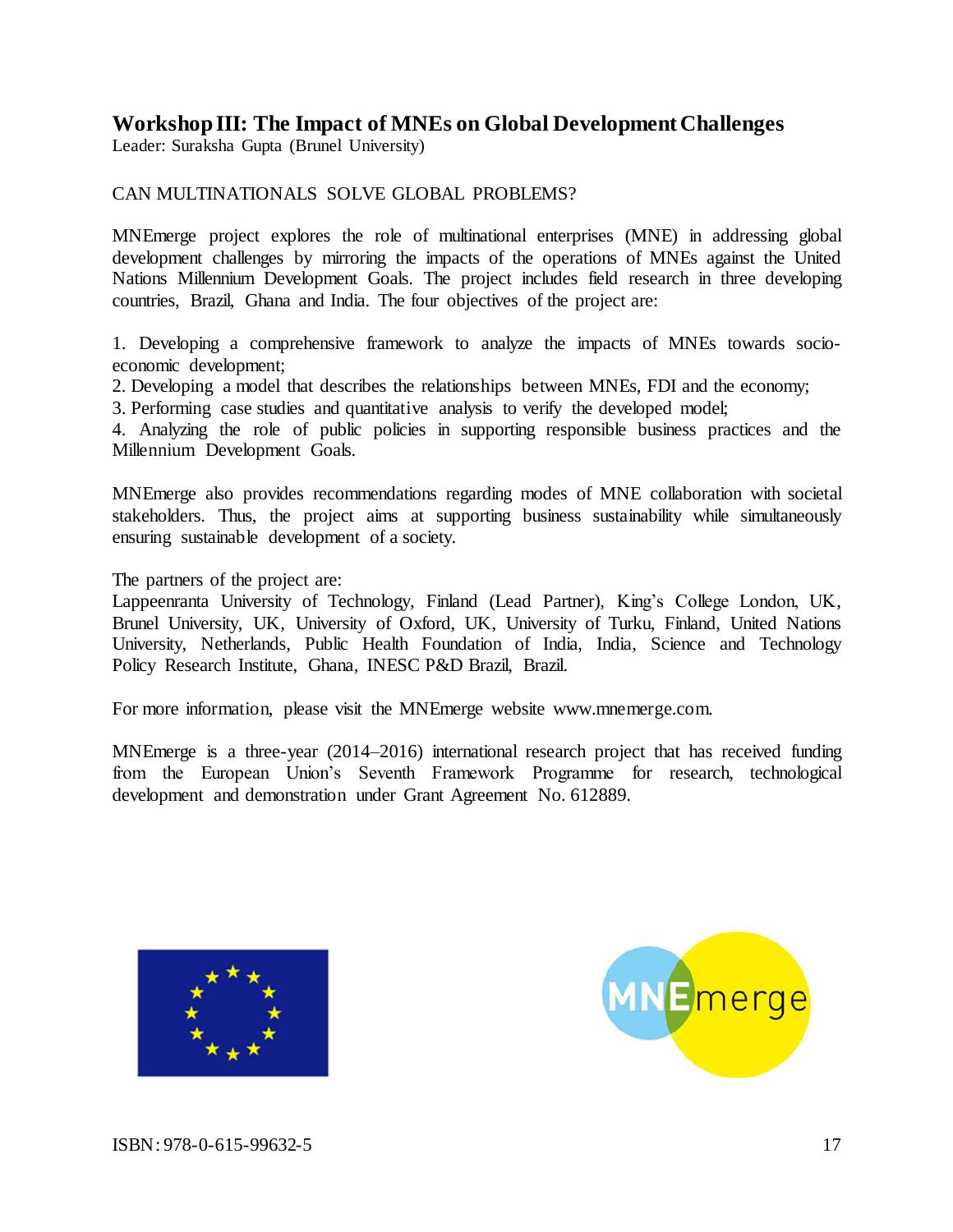### **Session 5: What new criteria and behavior emerge from the Honorable Merchant and how can we inculcate these dimensions to future business and policy leaders?**

Moderator: Andreas Pinkwart (Handelshochschule Leipzig)

#### **The Trust Value Chain**

Dolores Sanchez Bengoa (Vilnius University) and Rüdiger Kaufmann (University of Nicosia) (Vilnius University)

Adjectives describing the term 'trust' are invisible, intangible, powerful; expected and desired by many business partners, but also abused and betrayed by others. The term trust, due to its intangible nature, is on some occasions ignored or superficially treated by companies which implicitly do not invest enough time on its development and successful implementation. These lacunae can be reasoned in that trust is difficult to quantify in economic terms in order to put it on the balance sheet as a financial asset. However, when trust doesn't exist between international co-operation partners, negative financial implications occur. Hence, trust must be accounted for and nurtured. Ignoring this care or even abusing it represents a high risk and an immediate detriment to both, business relationships and profitability.

The purpose of the paper is to focus the literature review on the influence of trust on the following trilogy of interrelated factors bearing on the success of international business co-operations and implicit economic benefits: knowledge creation, knowledge sharing and knowledge transfer. In addition, the paper shares empirical findings on the implications of trust development for knowledge transfer between Russian and German speaking companies generated by a grounded theory approach, and the trust influence on an Austrian construction project completion derived from content analysis. The positive influence of trust on the trilogy of knowledge creation, knowledge sharing and knowledge transfer results in higher levels of the involved companies' innovativeness culminating in higher levels of profitability. A model interrelating the aforementioned concepts is provided. The paper calls for further quantitative research to better explain the seemingly existing 'lack of trust in trust'.

#### **Traceability in the Food Industry: Armajaro Trading as an Orchestrator of a Large Scale Project in the Chocolate Business**

Hildy Teegen (University of South Carolina), Armando Borda (ESAN University), Oswaldo Morales (ESAN University)

This case presents how Armajaro Trading designs and implements a large scale project in the food industry to address the major challenges faced by chocolate manufacturers in their supply chain. The chocolate industry faced several reputational risks that are related with poor living standards of cacao´s small farmers, potential exploitation of labor and hence, a lack of sustainability in the sourcing of cacao. The cornerstone in Armajaro´s design was to secure the traceability of cacao. The company identified an opportunity for a large scale project in Perú thanks to the interest of the Peruvian government and the international community to find alternatives to farmers located in formally coca-growing regions. In its model, Armajaro considered the development of an agroforestry system, the presence of large scale investors, linkages with the global market of cacao, management of expectations and relations with small farmers, access to small scale microcredits and technological transfer to them. The case concludes by presenting the major problems needed to be addressed to secure the survival of the project in the long run.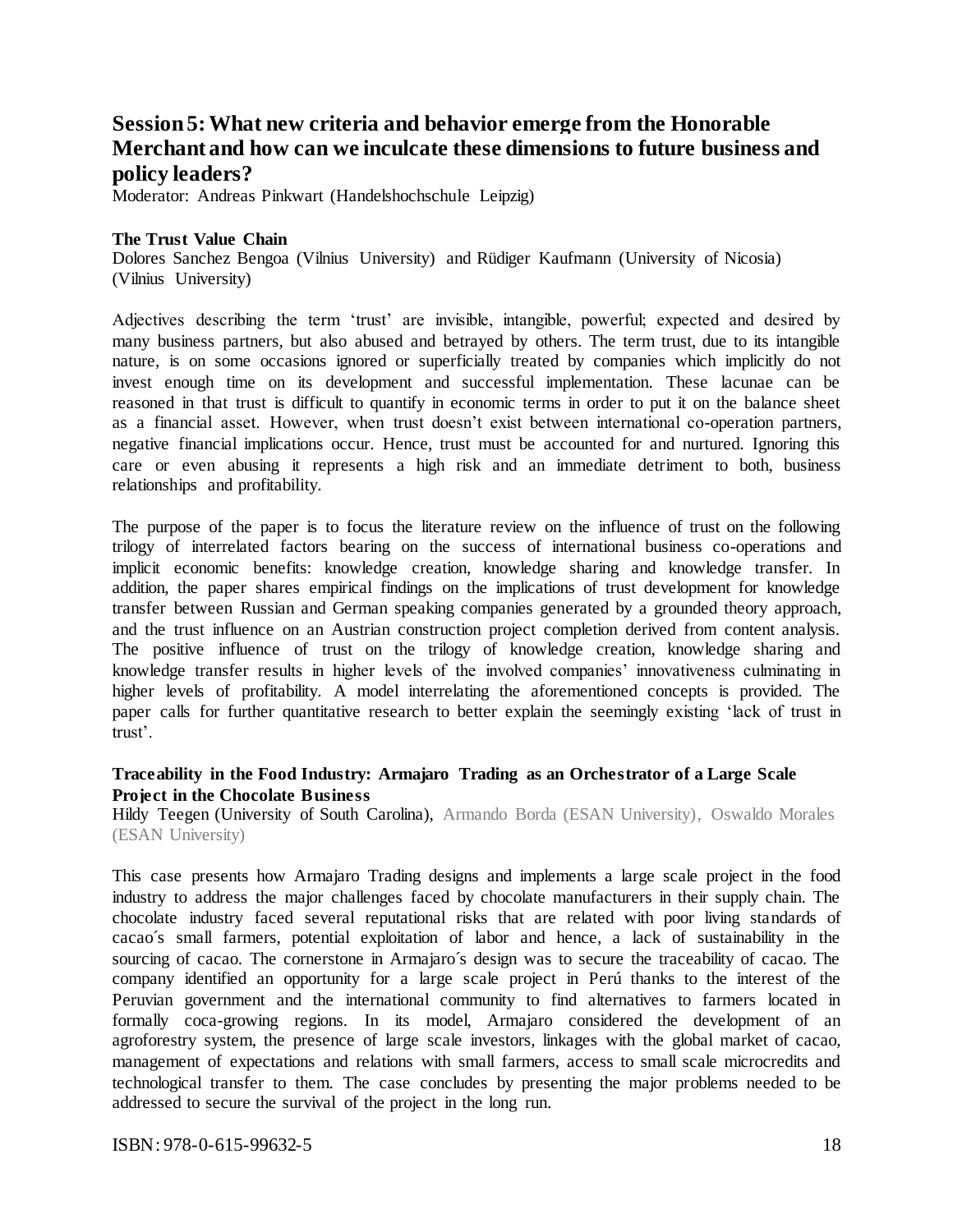#### **Session 6: Corruption and change - global perspectives: Will the Honorable Merchant always succeed?**

Moderator: Thomas Cooke (Georgetown University)

#### **Advancing Trust in the Mexican Marketplace: Perspectives and Challenges**

Bernardo Altamirano (CEO- Better Business Bureau Mexico Chapter)

During the last 20 years, NAFTA has allowed a convergence in terms of trade in goods and services between Mexico with the US and Canada which has improved the performance of high standard companies. However, the transparency, accountability principles, and trust have not been advancing at the same pace in the rest of businesses nor consumers. It is in this regard that some agencies have arisen in order to generate self-regulation, standards and best practices codes among companies, provide the use of trustmarks and increase the consumer rights protection and information, all these in order to build trust in the marketplace.

#### **Intellectual Property Protection: Public and Private Sector Interaction**

Ilkka A. Ronkainen (Georgetown University) and Susan C. Ronkainen (Consultant)

Firms and government must act to secure, protect and enforce the rights of intellectual properties (IP). The actions have to be both reactive and proactive. Four types of action against counterfeiting are legislative action, bilateral and multilateral negotiations and joint private sector action and measure taken by individual companies with each party interacting to become the most effective.

#### **Corruption, Reform, and International Marketing in the Balkans**

Valbona Zeneli (George C. Marshall European Center for Security Studies)

International marketers have shown time little interest in the Balkans, although it offers unique opportunities for strategic investments. The small region has arrived at an image characterized by a history of conflicts, wars, regional disputes and mistrust among neighbors, creating insecurity feelings to foreign investors. Recently, significant progress has been made in the Balkans and bold reforms have taken place, mainly inspired by the Euro-Atlantic integration vision. Still, domestic and foreign companies face many challenges in the business environment of these countries. Among the most significant challenges listed, is the high level of rampant corruption. Hardly hit from the global economic and financial crises, it seems that the leaders in the Balkans are undertaking the necessary measures to lift their countries out from the recession through improving the business climate for sustainable growth and development.

International marketing is the best way to increase the national strength and status for the small nations of the Balkans, which have limited territories and resources. Amid, inexperienced with the science of international marketing, only through serious engagement in the global market, there will be positive prospects for their populations for better jobs, improved skills, higher standards of living and a sustainable economic and social development for the region.

Governments, in partnership with businesses, should engage in creating a friendly business environment for the attraction of quality FDI in strategic sectors, implement the necessary reforms and curb the rampant corruption in their economies.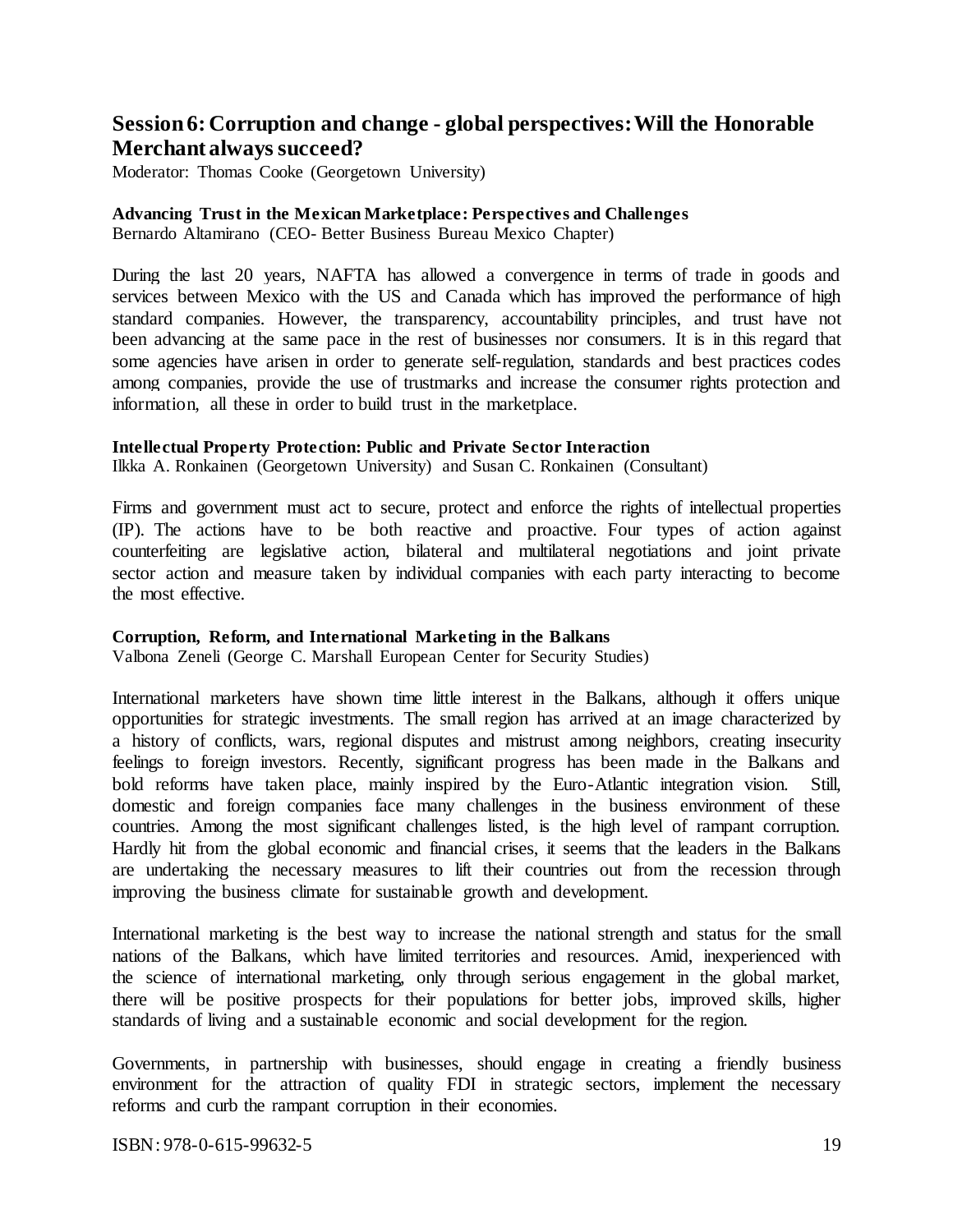#### **Honorable Behavior May Not Always Be Captured with an Honor Code**

Frank Franzak (Virginia Commonwealth University), Van Wood (Virginia Commonwealth University), and Michael Little (Virginia Commonwealth University)

Academic dishonesty is a serious problem affecting higher education. The influx of foreign students into university systems complicates the situation. While reasons for cheating by students from other countries can be similar to those observed among domestic students, the fundamental values guiding behavior of these different groups can vary significantly. Business schools need to give consideration to this situation. As the primary source of knowledge and training for the next generation of industry leaders, the university is typically the last step for influencing decision making ethics.

At many institutions, an honor code conveys the importance of honest behavior. In the typical scenario, students are made aware of the code and the severe punishment for breaking it. This same code is likely presented to incoming foreign students. What is not known is if they understand and interpret it the same as host country students.

The purpose of this paper is to consider the implications of this standardized approach to combatting academic dishonesty when the target audience is from a foreign country. An ethnographic exploratory approach is taken. China, India, and Korea, the three largest sources of students coming to the United States, were focused on. For each, the cultural underpinnings that relate to honesty and trust were explored using a variety of sources. Overall, the importance of trust as the key to maintaining strong relationships is established. Trust is expected to be important in each country, but the ethical source for trust is expected to vary across cultures. This has implications for how academic honesty, or dishonesty, can be described to incoming students. An adaptation approach is recommended, providing different orientation sessions to students from different cultures.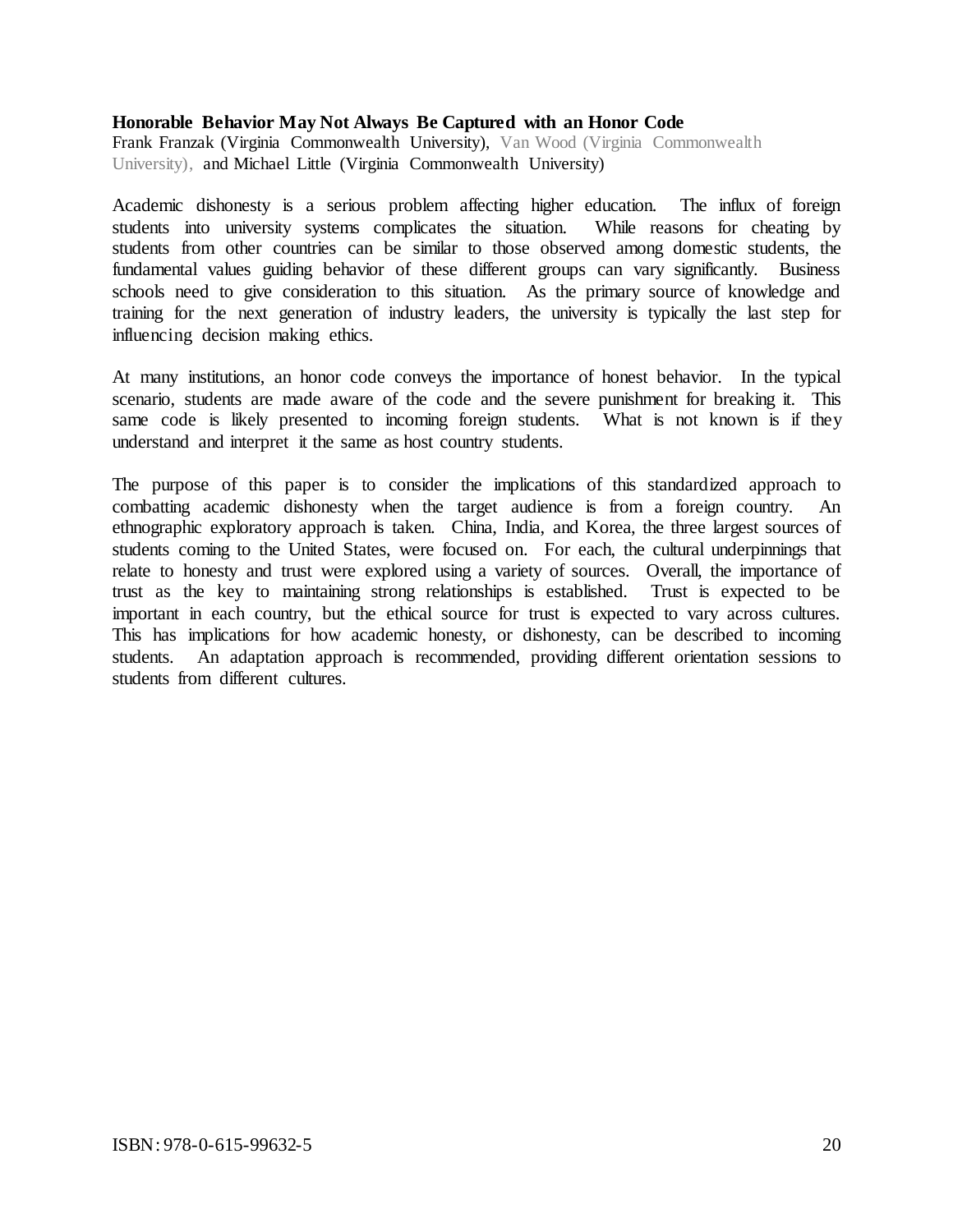

-In Alphabetical Order of Participants-



**2014 AMA Annual Conference Global Marketing Special Interest Group** 

# The Honorable Merchant in International Marketing

# Cancun, Mexico **Wednesday, April 16 – Saturday, April 19, 2014**

# **Conference Committee Members:**

Michael R. Czinkota (Georgetown University), Chair Thomas Cooke (Georgetown University) David Griffith (Lehigh University) Suraksha Gupta (Brunel University) Rüdiger Kaufmann (University of Nicosia) (Vilnius University) Andreas Pinkwart (Handelshochschule Leipzig)

# **Conference Coordinators:**

Kimberly Boeckmann (Georgetown University) Pedro Valenzuela Parcero (Georgetown University)

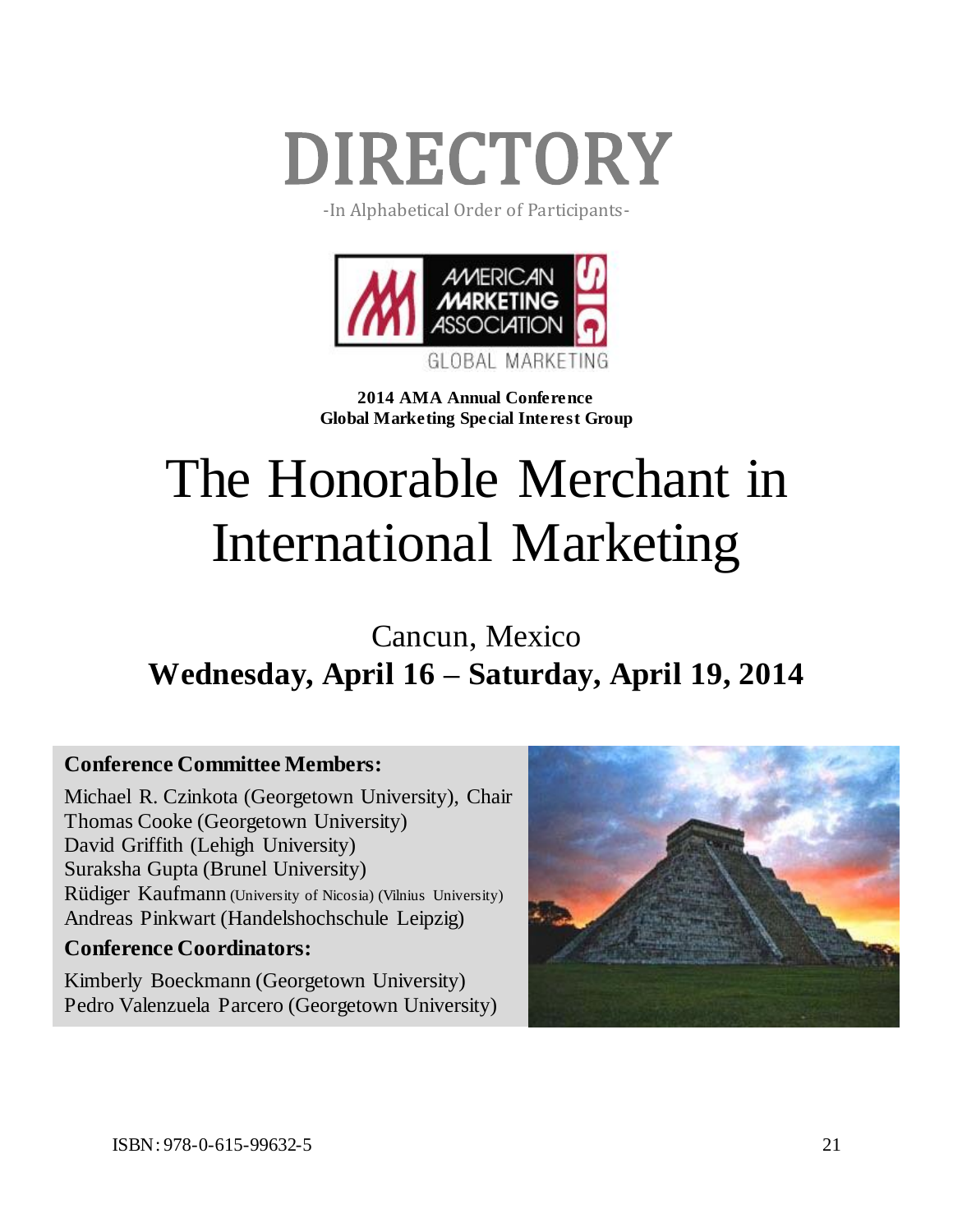## Aaron Ahuvia, Marketing Professor (University of Michigan-Dearborn) ahuvia@umich.edu

Aaron Ahuvia, Ph.D., is a Professor of Marketing at the University of Michigan-Dearborn College of Business. In 1993 he published the first major scientific study on consumers' *love* for products and brands, and since then has become widely recognized authority on brand love. He is also an internationally recognized expert on the relationship between income and happiness. Prof. Ahuvia has over academic100 publications including papers in the Journal of Marketing, the Journal of Consumer Research, the Journal of Personality and Social Psychology, American Psychologist, and other leading journals. Professor Ahuvia is winner of his university's *Distinguished Research Award* and has been named *Faculty Member of the Year.* He has worked or taught internationally in China, Denmark, Finland, Morocco, France, Germany, India, Israel, Italy, Jordan, Kazakhstan, Rwanda, Singapore, Slovakia, Switzerland, the Netherlands, and Yemen. He has presented his research or performed consulting services for Procter & Gamble, Audi, General Motors, Ford, Chrysler, GfK Market Research, Herman Miller; and via the Altagamma consortium, Gucci, Versace, La Perla, Zegna, Valentino, Salvatore Ferragamo, Beretta firearms, Bellavista wines, Bisazza mosaics, and YOOX internet luxury retail, among others. He has been quoted in *Time, The New York Times, The Wall Street Journal*, and has appeared on popular radio and television shows such as *The Oprah Winfrey Show*.

#### Brian Aiello, Former President (American Chamber of Commerce in Kaohsiung, Taiwan) brian.aiello@amchamkaohsiung.org

#### AmCham Kaohsiung Governor and Energy Committee Chair – From January 2014

Past experience includes teaching foreign military personnel structural modifications to their existing aircraft. Other positions included FSD (Full-Scale Development) engineer, working with a number of different aircraft.

#### AmCham Kaohsiung President – December 2009 to 2013 (4-year term limit)

\_\_\_\_\_\_\_\_\_\_\_\_\_\_\_\_\_\_\_\_\_\_\_\_\_\_\_\_\_\_\_\_\_\_\_\_\_\_\_\_\_\_\_

Author of the AmCham Kaohsiung's annual White Paper (now in its  $5<sup>th</sup>$  edition). Mission as AmCham K board member includes fostering efforts to enhance trade and new business opportunities between Taiwan and the US. 4-time panelist in the Taiwan – US Commercial Forum cohosted by AIT and NPIC.

Epoch Energy Technology Corp Vice President – since March 2005

Responsibilities include product development, international marketing, developing SOP, and training international sales staff.

Prior Experience: includes about 5 years teaching English at all levels in Kaohsiung, from young children through adults and professionals at I-Shou University Extension, Kaohsiung University of Applied Science, the R.O.C. Naval Academy in Zuoying, for senior and junior cadets and private tutor for both the Academy's Chancellor and the Commandant of the ROC Marine Corps, Kaohsiung City Council; District Attorney's office and more.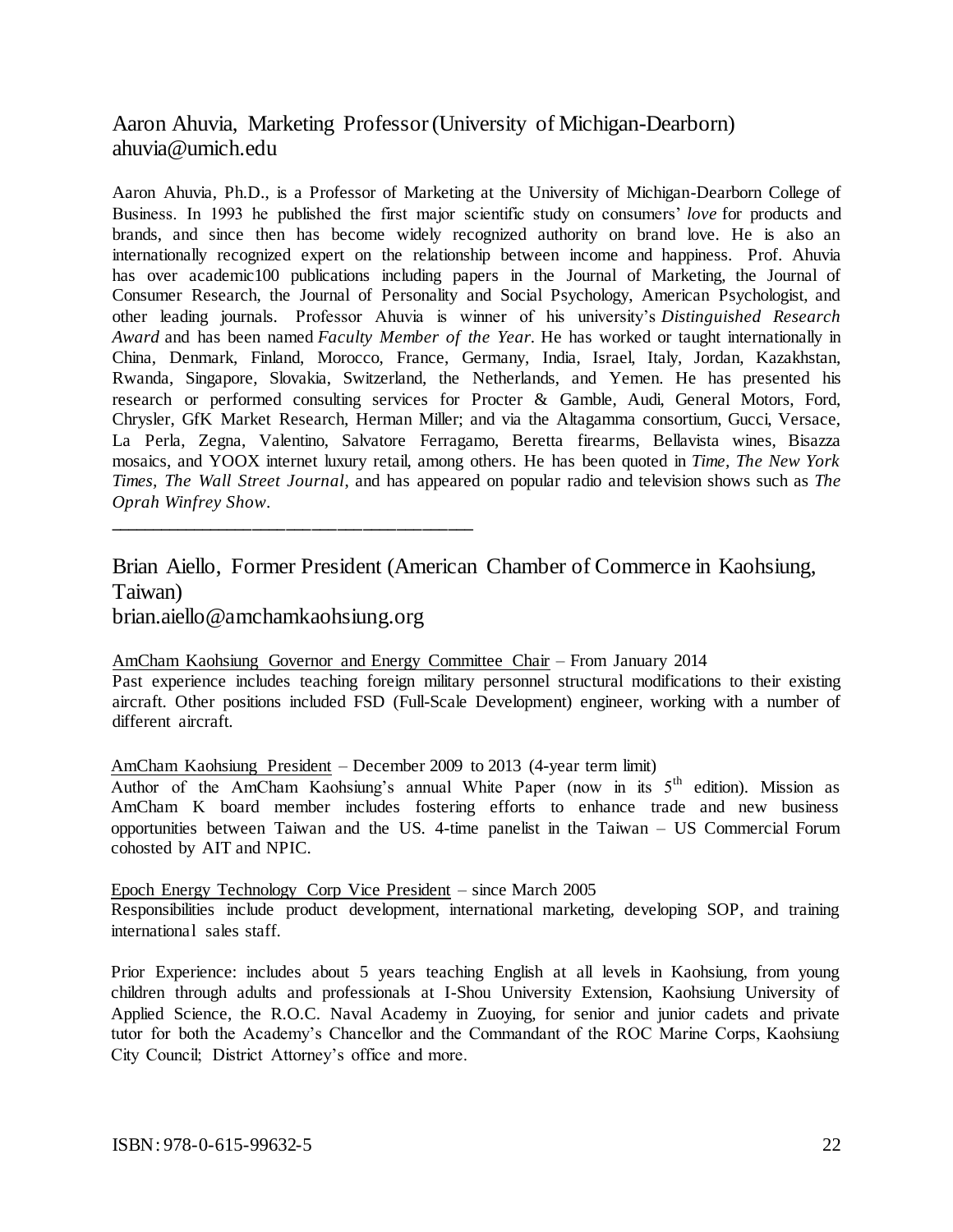#### Bernardo Altamirano (CEO- Better Business Bureau Mexico Chapter) baltamirano@mexico.bbb.org

CEO of the Better Business Bureau serving Mexico. Expert consultant of consumers and competition policies for the Program of the United Nations Conference on Trade and Development (UNCTAD). Current President of the non-profit organization Central Ciudadanos y Consumidores. Prior to this he was Head of the Consumer Protection Federal Agency (Profeco) during April 2011 - December 2012. From May 2007 to October 2008, he served as head of the Federal Citizen Service of the President of the Republic, where he was responsible for issues that citizens and their organizations pose to the President of the Republic when exercising their right to petition.

Mr. Altamirano specializes in relations between government, citizens and the promotion of social participation. In the Interior Ministry, he served as Director General for Social Relations and Citizen Participation Organizations from 2002-2006. In other roles, he served in the Chamber of Deputies (1998), Secretary of Foreign Affairs through the Representation of Mexico to the European Union (2002), and the Secretary of Public Education (2007).

Mr. Altamirano graduated in Law from the Instituto Tecnológico Autónomo de México (ITAM), where he also pursued studies in economics. He also has a graduate degree in Internal Public Law from the University of Paris I and a Master's degree in Public Administration and Public Policy from the London School of Economics. He is lecturer at the Law Department in the ITAM, with the undergraduate course: The Enterprise in the framework of regulation, competition and the consumers.

Henry Autler, President and CEO (ACME Corporation) Henry@acmesales.biz

\_\_\_\_\_\_\_\_\_\_\_\_\_\_\_\_\_\_\_\_\_\_\_\_\_\_\_\_\_\_\_\_\_\_\_\_\_\_\_\_\_\_\_

Mr. Henry Autler is the Director of Sales for Detroit Forming Inc. and Owner of Acme Sales, Atlanta, GA. He received his dual business degrees from Long Island University (C.W. Post) while heading the NY marketing program for Perdue Farms. After doing his tour of duty in the advertising world of New York City and designing packaging for chicken Mr. Autler decided there had to be more beyond the Hudson River and moved to Rochester, NY to be part of a reorganization of a Polystyrene company which has led to thirty plus years of food packaging experience and the restructuring of four other plants landing him in Georgia. After driving his wife out of her mind with his short retirement Mr. Autler decided to start Acme Sales, overseeing the import and export of packaging materials to China, Dominican Republic, Mexico and Europe. In his free time Mr. Autler can be found running a youth Lacrosse league that he helped start, coaching and refereeing over 2000 young players, Skiing the mountains or wondering why he still is playing golf. Currently Mr. Autler resides in Atlanta, GA with his wife Jane and their son Grant and their better behaved Golden Retriever Ty.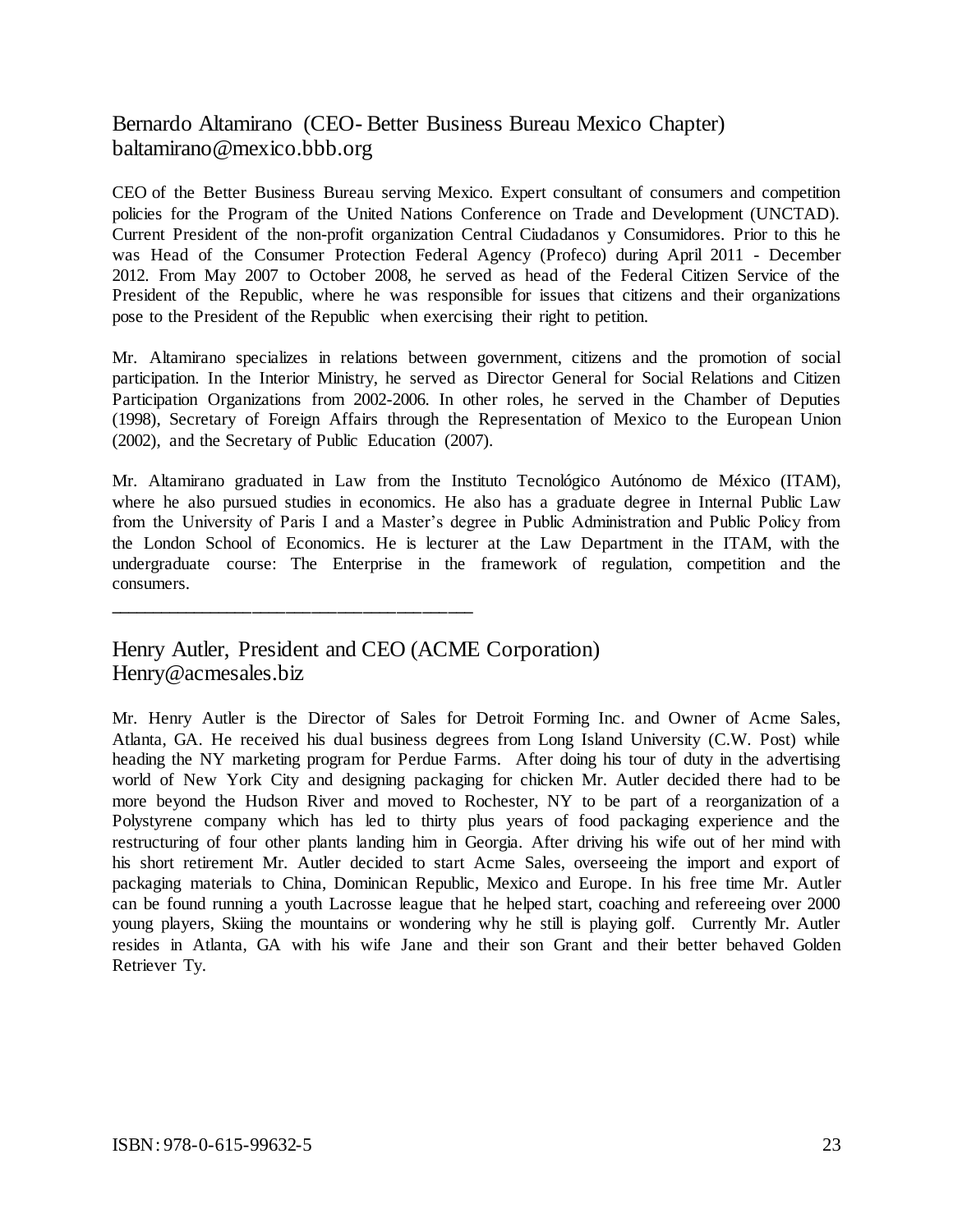# Subir Bandyopadhyay (Indiana University) sbandyop@iun.edu

Subir Bandyopadhyay is a professor of marketing at the School of Business and Economics at Indiana University Northwest. He has also taught previously at McGill University, the University of Ottawa, the University of Cincinnati, and the University of Iowa. He obtained his PhD in marketing from the University of Cincinnati in 1994. He also holds a MBA and a BS in Mechanical Engineering. He has won numerous teaching awards including Best Teacher Award at McGill, Royal Bank Teaching Innovation Grant in Canada, Trustee Teaching Award, Harris Bank Best Researcher Award and Mercantile Bank Teaching Award both at IUN, the Bender-FACET Fellowship, and the Mack Fellowship from Indiana University. He has research interests in e-marketing, retailing, brand management, nonprofit marketing, and global marketing. He has published extensively in many reputed marketing He has published extensively in many reputed marketing journals including *Marketing Science, Journal of Retailing, Journal of Consumer Marketing*, *Marketing Management, Journal of Retailing and Consumer Services, Journal of Product and Brand Management, Quarterly Journal of Electronic Commerce, Journal of Segmentation in Marketing, Journal of International Consumer Marketing*, and *International Journal of Advertising*.. His research has been funded by the Research and University Grant and CIBER grants of Indiana University, and by many government agencies and NGOs such as SSHRC, CIDA, the Lilly Endowment, the Byron Root Foundation, and by private corporations such as Procter & Gamble, Kraft, and the Kroger Co.

## Kimberly Boeckmann (Georgetown University) kab299@georgetown.edu

\_\_\_\_\_\_\_\_\_\_\_\_\_\_\_\_\_\_\_\_\_\_\_\_\_\_\_\_\_\_\_\_\_\_\_\_\_\_\_\_\_\_\_

Kimberly Boeckmann is a junior at Georgetown University's McDonough School of Business majoring in both International Business and Management. She grew up in both the United States and Germany where her father was stationed in various German cities during his career in the US Army. She speaks fluent German and has been working with Professor Czinkota since January 2013 as his research assistant, where she helped organize the Annual Global Conference of the American Marketing Association's last spring. Kim is the head conference organizer for the 2014 conference in Cancun. This past summer she was one of 20 undergraduate students to receive a research grant where she analyzed the internationalization of universities under the mentorship of Professor Czinkota. With strong passion for efficiency and management functions, she also serves as the Chief Operating Officer for Linesmash Inc., an up and coming mobile ordering application Startup.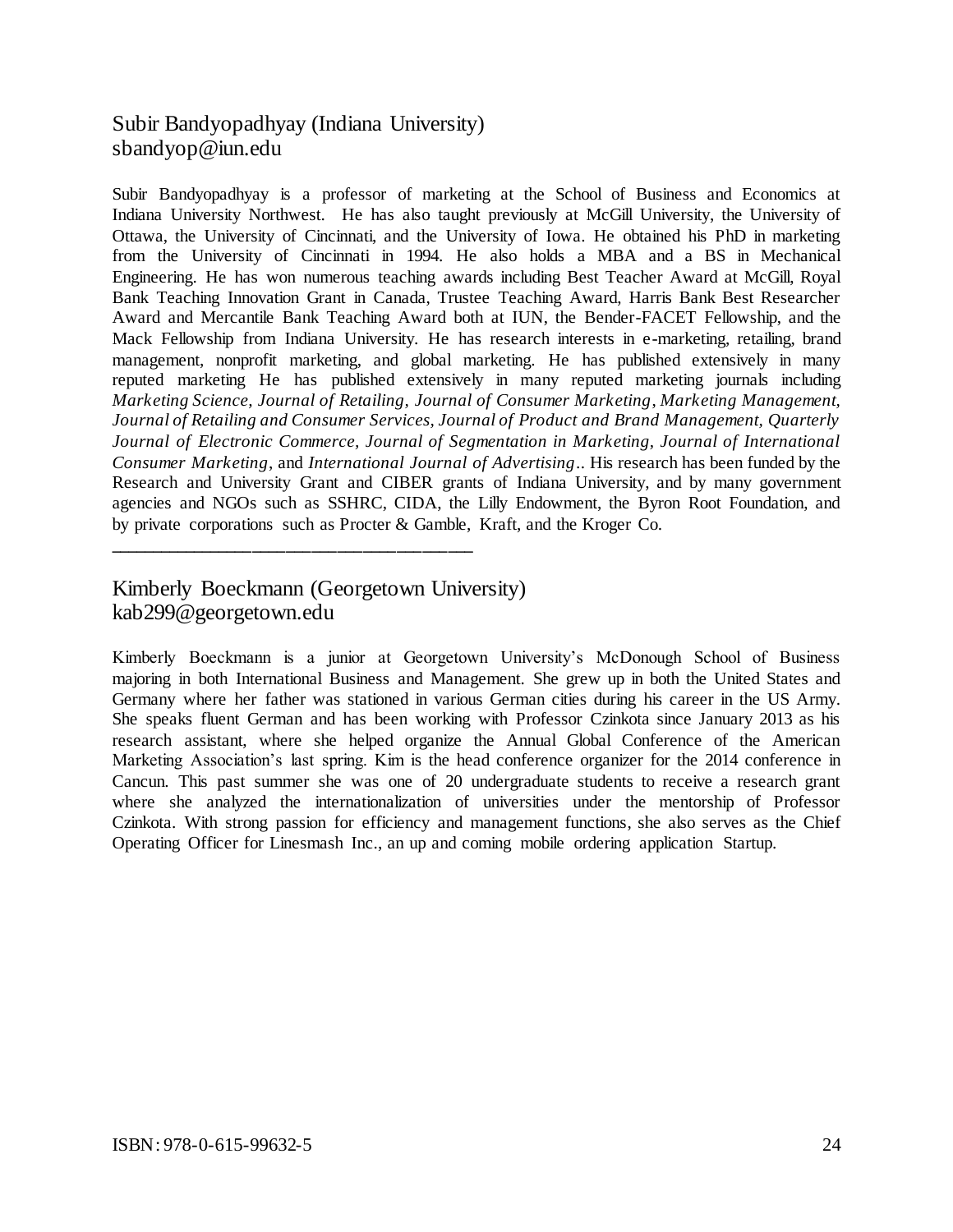### Thomas Cooke (Georgetown University) cooket@georgetown.edu

Thomas Barry Cooke is a Distinguished Teaching Professor at the Robert E. McDonough School of Business, Georgetown University, Washington, D.C. He received his law degree (JD), master in laws (LLM) degree and master of laws in taxation (MLT) from the Georgetown University Law Center. Professor Cooke's legal career started as an Assistant State's Attorney for Montgomery County, Maryland. After serving as a state prosecutor, Professor Cooke served as an Assistant Public Defender while maintaining a private law practice and pursuing graduate law degrees. Professor Cooke is the former Executive Director of the National Society of Tax Professionals.

Today, Professor Cooke's areas of concentration include federal income taxation, tax ethics, tax practice and procedure, contract law, business planning, the regulatory environment of business and business ethics. Professor Cooke is a recognized expert on the subject of the *Foreign Corrupt Practices Act* (FCPA).

Michael Czinkota (Georgetown University) czinkotm@georgetown.edu

\_\_\_\_\_\_\_\_\_\_\_\_\_\_\_\_\_\_\_\_\_\_\_\_\_\_\_\_\_\_\_\_\_\_\_\_\_\_\_\_\_\_\_

Prof. Michael Czinkota teaches international business at Georgetown University where he also served as Chairman of the National Center for Export Import Studies. He is the chaired professor emeritus of international marketing at the University of Birmingham in the U.K. His research is on export development, terrorism preparedness, and trade policy. He served the U.S. government as Deputy Assistant Secretary of Commerce for Trade Information and Analysis, and was a partner in a fur trading firm. His key texts are International Marketing 10th ed. and International Business, 8h ed. with 42 books and more than 100 academic articles. Czinkota has been listed as one of the three most productive authors of international business in the world. He holds the global marketing lifetime achievement award from the American Marketing Association.

Czinkota was born and raised in Germany and educated in Austria, Scotland, Spain, and the United States. He holds an MBA in international business and a Ph.D. in Logistics from The Ohio State University and several honorary degrees. In 2012, the Universidad Ricardo Palma in Peru named its global Marketing and Business School after him. His Blog is michaelczinkota.com.

Javier Palacios Fenech (Universidad Adolfo Ibañez) xpfenech@gmail.com

\_\_\_\_\_\_\_\_\_\_\_\_\_\_\_\_\_\_\_\_\_\_\_\_\_\_\_\_\_\_\_\_\_\_\_\_\_\_\_\_\_\_\_

Javier Palacios Fenech is Assistant Professor of Marketing, School of Business, Adolfo Ibañez, Viña del Mar, Chile. He obtained a Master and a PhD of Science in Management from the Department of Economics and Business at Pompeu Fabra University. His research focuses on the areas of adoption and discontinuance of innovations in international markets (www.javierpalacios.com). He has recently published articles in Academia, Revista de Administración Latinoamericana and the Journal of Global Marketing.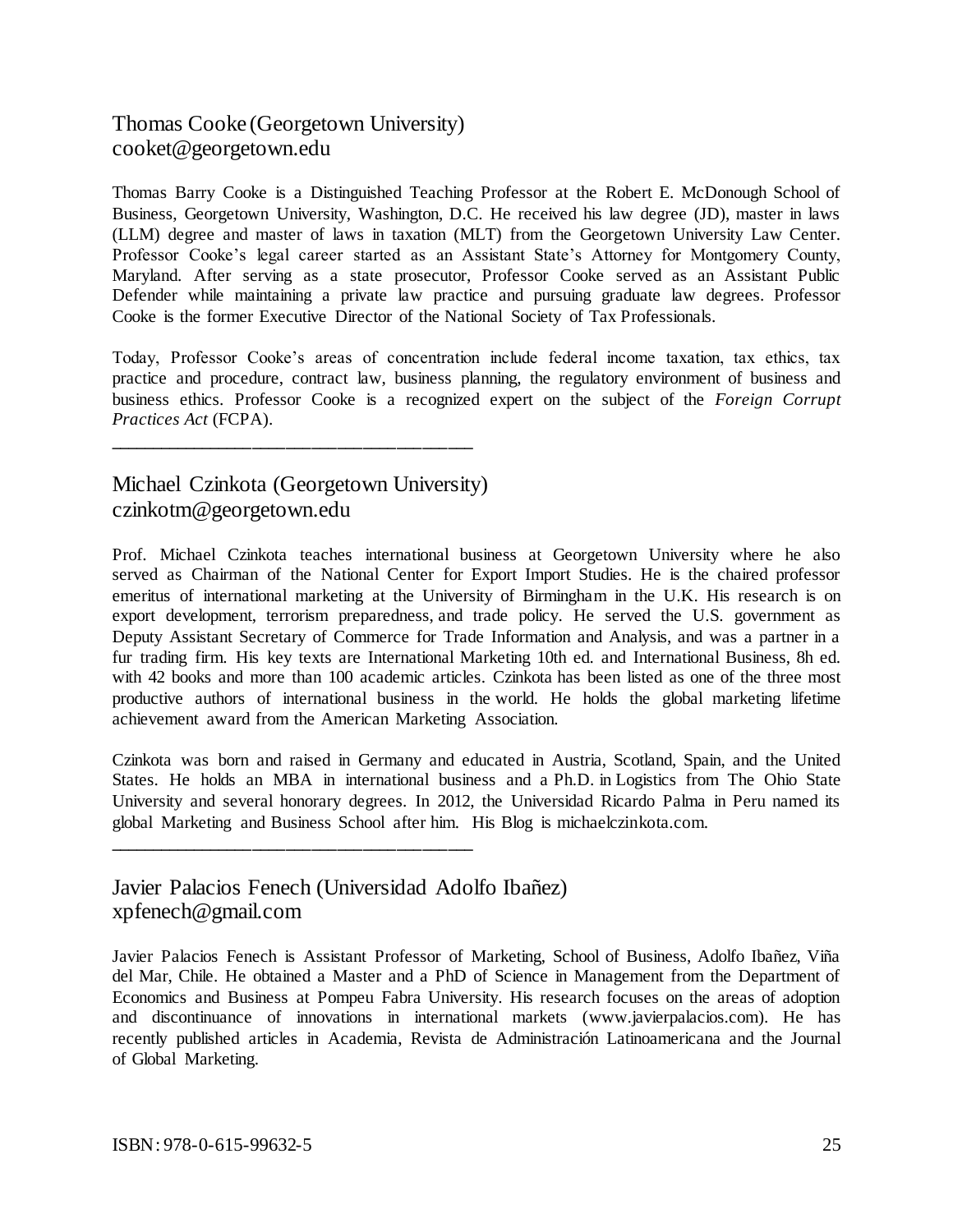# Frank Franzak (Virginia Commonwealth University) fjfranza@vcu.edu

\_\_\_\_\_\_\_\_\_\_\_\_\_\_\_\_\_\_\_\_\_\_\_\_\_\_\_\_\_\_\_\_\_\_\_\_\_\_\_\_\_\_\_

Frank Franzak is an Associate Professor of Marketing at Virginia Commonwealth University, in Richmond, Virginia. His degrees in marketing and business administration are from the University of Maryland - College Park (PhD, MBA) and Virginia Tech (BS). His research centers on innovation/new product development and global business, with current focus on incorporating design benefits into new products, building a technology focus for SMEs, and export marketing practices. Recent teaching assignments include new product development, marketing management, and export market planning. Courses supervised for VCU's da Vinci Center for Innovation involve student project teams working with Fortune 500 companies. Administratively, he has served as Marketing Department Chair and is currently Chair of the Board of the American Marketing Association Global Marketing Special Interest Group.

David Griffith, Former Editor (Journal of International Marketing) david.a.griffith@lehigh.edu

David A. Griffith is a Professor of Marketing and Chairperson of the Department of Marketing at Lehigh University. Prior to joining Lehigh, David served as the John William Byington Endowed Chair in Global Marketing and Professor of Marketing at the Eli Broad Graduate School of Management at Michigan State University. He has also served on the faculty of the University of Hawai'i at Manoa, the Japan-America Institute of Management Science, Wirtschaftsuniversität Wien, and University of Oklahoma.

David's research focuses on marketing strategy development and implementation, with specialized interests in inter-firm governance strategy and global marketing strategy. He has contributed over 100 refereed journal articles to the scholarly literature. His research has been published in numerous leading academic journals including the *Journal of Marketing Research*, *Journal of Marketing*, *Journal of International Business Studies*, *Strategic Management Journal,* and the *Journal of Operations Management*. He served as the Editor-in-Chief (2008-2013) of the American Marketing Association's *Journal of International Marketing*, and currently serves a member of the Board of Directors of the AMA Global Marketing Special Interest Group.

David's teaching interests are in marketing analytics, quantitative marketing, marketing strategy, global marketing and innovation. David's teaching efforts have been recognized via numerous teaching awards, including the John D. and Dortha J. Withrow Teacher-Scholar Award (Michigan State University), Dennis Ching Teaching Excellence Award (University of Hawai'i at Manoa), University of Oklahoma Associates Teaching Fellow, Outstanding Professor (University of Oklahoma), Excellence in Leadership (University of Oklahoma), Excellence in Teaching Award (Kent State University), and Outstanding Marketing Ph.D. Teaching Award (Kent State University).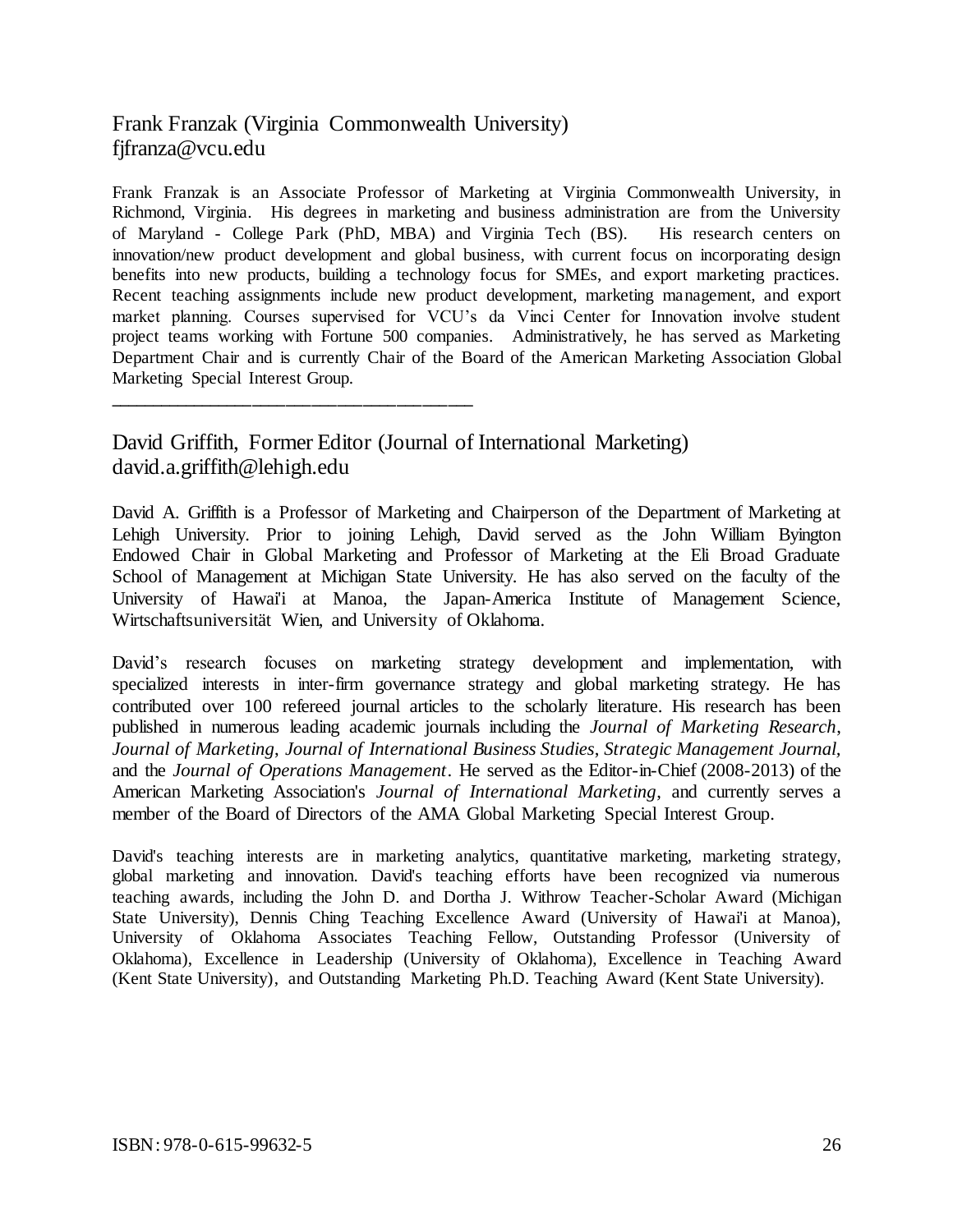## Suraksha Gupta (Brunel University) suraksha.gupta@brunel.ac.uk

Dr. Suraksha Gupta is Director of MSc Applied Corporate Brand Management at Brunel Business School. She is a PhD in Marketing and her specific area of research expertise is business-to-business marketing. She also works on sensitive areas such as branding for base of the pyramid market and adoption of business sustainability for superior business performance. Before coming into academia, she worked for 18 years in industry in various organisations in publishing, technology and telecom industry for e.g. The Times of India, Tata Energy Research Institute and JL Marketing Services. She also managed four companies before moving into academia. Two of these companies were ISO and Microsoft certified manufacturing firms and other two were marketing consultancies. Through her two marketing consultancy firms she provided consultancy to international brands such as Microsoft, Compaq, Samsung, Xerox, Logitech and many more. She was responsible for launching brands such as AMD in India and introducing O2 in Indian market through a distribution network. She uses problem solving approach in her research. Her work has been published in highly ranked academic research journals such as Industrial Marketing Management, Journal of World Business, Journal of Business Research, Journal of Business and Industrial Marketing, Journal of General Management etc. She has also published a co-edited and co-authored book and book chapters on 'international marketing' and 'brand management' through publishers like Palgrave and Henry Stewart. Suraksha teaches undergraduate, postgraduate and MBA students apart from supervising PhD students. One of her current research projects sponsored by Seventh Framework Programme of European Union is focussing on evaluating activities of multinational enterprises in developing countries on parameters of development identified as millennium development goals by United Nations. She is an academic advisor to Academy of Indian Marketing and an active member of International Marketing International Trade Special Interest Group of American Marketing Association. She also provided her services to Opticomm Media Research in London and engages students in projects offered by advisory board members of Applied Corporate Brand Management.

Rüdiger Kaufmann (University of Nicosia) (Vilnius University) kaufmann.r@unic.ac.cy

\_\_\_\_\_\_\_\_\_\_\_\_\_\_\_\_\_\_\_\_\_\_\_\_\_\_\_\_\_\_\_\_\_\_\_\_\_\_\_\_\_\_\_

After extensive experience in German Bank Management, Hans Ruediger Kaufmann completed his sponsored PhD in 1997 and was as research assistant and then lecturer (p-t) at Manchester Metropolitan University. Later, he worked in Budapest, first as Course Director Marketing for a company affiliated with the Chartered Institute of Marketing and then as an Assistant Professor in Marketing at the International Management Centre Budapest as well as its contractual consultant. He launched his international management consultancy in 1997. At the University of Applied Sciences Liechtenstein he was Academic Director Private Banking and, later, Head of the Competence Centre International Management. Since October 2006 he was an Associate Professor at the University of Nicosia and was ranked Full Professor in February 2013. He has been a launching member and President (2007-2009) of the international research network on consumer behaviour, CIRCLE. He is currently Vice-President of the EuroMed Research Business Institute (EMBRI). Since 2011 Rudi is a member of the Board of the AMA Global Marketing SIG as Vice Chair Communications. He is member of the editorial board of a variety of journals and an Associate Editor of the World Review of Entrepreneurship, Management and Sustainable Development. He is Visiting Professor the International Business School of Vilnius University and an Adjunct Professor of the University of Vitez.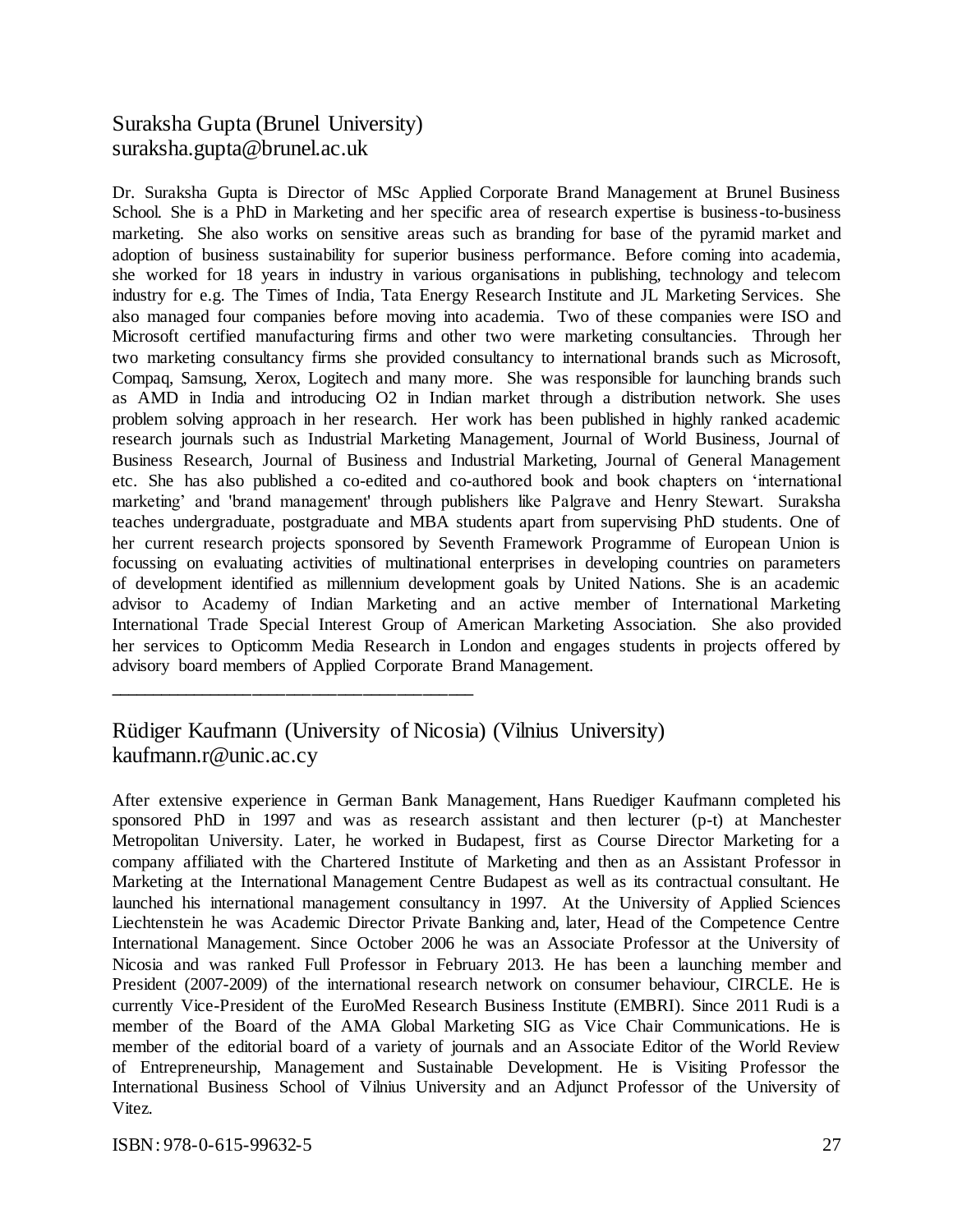#### Michael Little (Virginia Commonwealth University) mwlittle@vcu.edu

Dr. Michael W. Little Ph.D. is chair of the Marketing Department in the VCU School of Business and associate professor of marketing. Prior to becoming Chair, he was faculty advisor to the VCU Executive MBA and part-time MBA programs. He is a member of the American Marketing Association and the Rotary Club of Richmond. Dr. Little has previously served as Associate Dean of Graduate Studies in the VCU School of Business. Dr. Little received his Bachelor of Science from Western Michigan University and his Master's of Science as well as his Ph.D. from Michigan State University.

Dr. Little's teaching interests include retailing and marketing strategy. He has recently taught graduate Marketing courses in Bangalore, India at Christ University.

Dr. Little's research interests are focused on Internet marketing, specifically related to Internet gambling and how that population uses networks. This includes research related to marketing and legal implications regarding harmful products sold over the Internet including cigarettes and gambling and their public policy issues. He has published in the *Journal of Retailing*, the *Journal of Business Research*, the *Journal of Services Marketing*, and the *Journal of Consumer Marketing*.

## Raymond R. Liu (University of Massachusetts Boston) Raymond.Liu@umb.edu

\_\_\_\_\_\_\_\_\_\_\_\_\_\_\_\_\_\_\_\_\_\_\_\_\_\_\_\_\_\_\_\_\_\_\_\_\_\_\_\_\_\_\_

Dr. Raymond Liu is a professor of marketing at the College of Management, University of Massachusetts Boston. His areas of research interest cover a broad range of issues in Marketing such as International Business and Marketing, Cross-Cultural Consumer Complaint Behavior, Brand Management, Consumer Online Behavior and Online Community Behavior, Customer Relationship Management, New Product Development, and Organizational Learning and Knowledge Management. His work has been published on many reputable academic journals (e.g., Journal of Consumer Psychology, Psychology and Marketing, Journal of Consumer Marketing, and Journal of Marketing Communications).

Professor Liu has won many research and teaching awards such as Fulbright Award, Literati Awards for Excellence, Joan Moon Teaching Award, MBAA Faculty Award, ACMES Outstanding Contribution Award, OCEAN Distinguished Member Award, and The World Chinese Hall of Fame.

He also has many years of consulting experience for both US and Chinese enterprises and organizations. Dr. Liu has been a visiting/guest professor for many Chinese universities (e.g., Tsinghua University, Dalian University of Technology). Locally, he is actively involved with Chinese communities in Boston - as a board member of OCEAN, the Senior Marketing Advisor for ACMES, and a panel host at the  $10<sup>th</sup>$  Harvard China Review etc.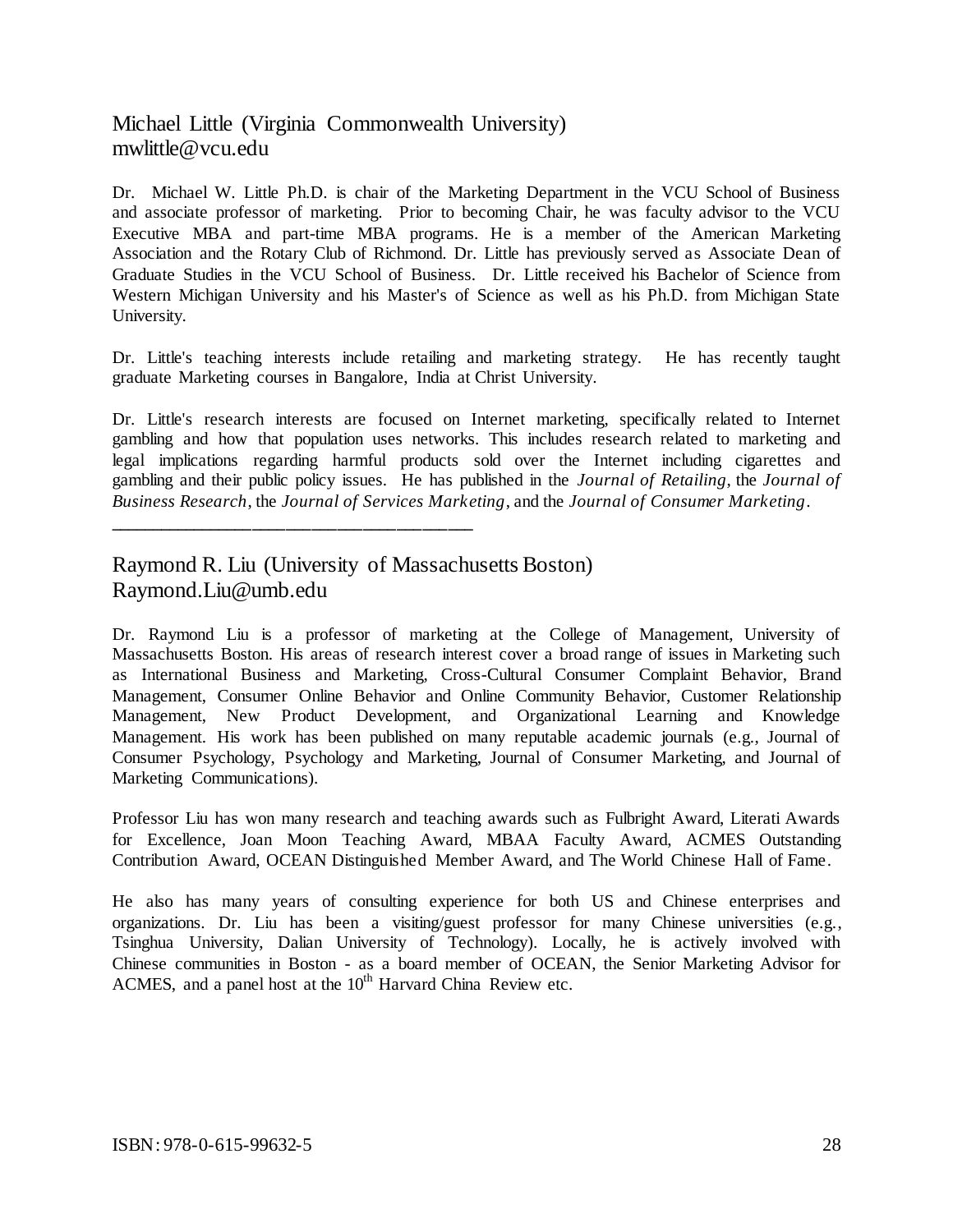# Aniruddha Pangarkar (The University of Texas at El Paso) aapangarkar@utep.edu

Aniruddha Pangarkar is a first year PhD student in Marketing at The University of Texas at El Paso. His research interests include international marketing, strategic marketing, and services marketing. He earned a full-time MBA degree in 2002 from the prestigious Thunderbird School of Global Management in Glendale, AZ, which is the world's Number 1 ranked International Business school, and a Bachelor's degree in Commerce from the University of Pune (India) in 1996. Prior to starting his PhD program, Aniruddha worked for 14 years in the corporate world at senior-level and leadership positions in companies such as Bank of New York Mellon, where he was a Vice-President responsible for managing shared service center operations and project management, and as an Assistant- Vice President at Credit Suisse, where he migrated several projects globally to emerging locations such as India and Singapore. He has lived and worked in three different continents, in countries such as the US, UK, and India. (The University of Texas at El Paso, 500 W University Avenue, TX 79968-539, United States. Tel.: +1 915 777 9923; e-mail: aapangarkar@utep.edu).

#### Andreas Pinkwart (Handelshochschule Leipzig) pinkwart@hhl.de

\_\_\_\_\_\_\_\_\_\_\_\_\_\_\_\_\_\_\_\_\_\_\_\_\_\_\_\_\_\_\_\_\_\_\_\_\_\_\_\_\_\_\_

Prof. Dr. Pinkwart is Dean of HHL and the chairholder of the Stiftungsfonds Deutsche Bank Chair of Innovation Management and Entrepreneurship at HHL. After becoming a banker at Dresdner Bank he studied business economics at the University of Münster and economics at the University of Bonn, where he also earned his doctorate (summa cum laude) in 1991. In 1998, he accepted a fullprofessorship at the University of Siegen, where he has been Professor for Business Economics esp. small and medium-sized enterprises. Because of his membership in the German Bundestag from 2002 to 2005 and in the German Bundesrat from 2005 to 2010 he received a sabbatical. He served as the Minister for Innovation, Science, Research & Technology and Deputy Prime Minister of the state of North-Rhine Westphalia from 2005 to 2010. Before he started his new positions at HHL in April 2011 he was a visiting researcher at AICGS, Johns-Hopkins-University Washington. He has been active for years in various supervisory boards and advisory committees.

### Ilkka A. Ronkainen (Georgetown University) ronkaii@georgetown.edu

\_\_\_\_\_\_\_\_\_\_\_\_\_\_\_\_\_\_\_\_\_\_\_\_\_\_\_\_\_\_\_\_\_\_\_\_\_\_\_\_\_\_\_

Ilkka A. Ronkainen is a member of the faculty of marketing and international business at the McDonough School of Business at Georgetown University. He also serves as a docent of international marketing at the Helsinki School of Economics.

Ilkka Ronkainen has published extensively in both academic journals and the trade press. He is coauthor of *International Marketing* (10<sup>th</sup>edition) and *International Business* (8 edition). His trade books include *The International Marketing Imperative* and *Mastering Global Markets*. He serves on the editorial review boards of *Journal of Business Research*, *International Marketing Review*, and *Multinational Business Review*.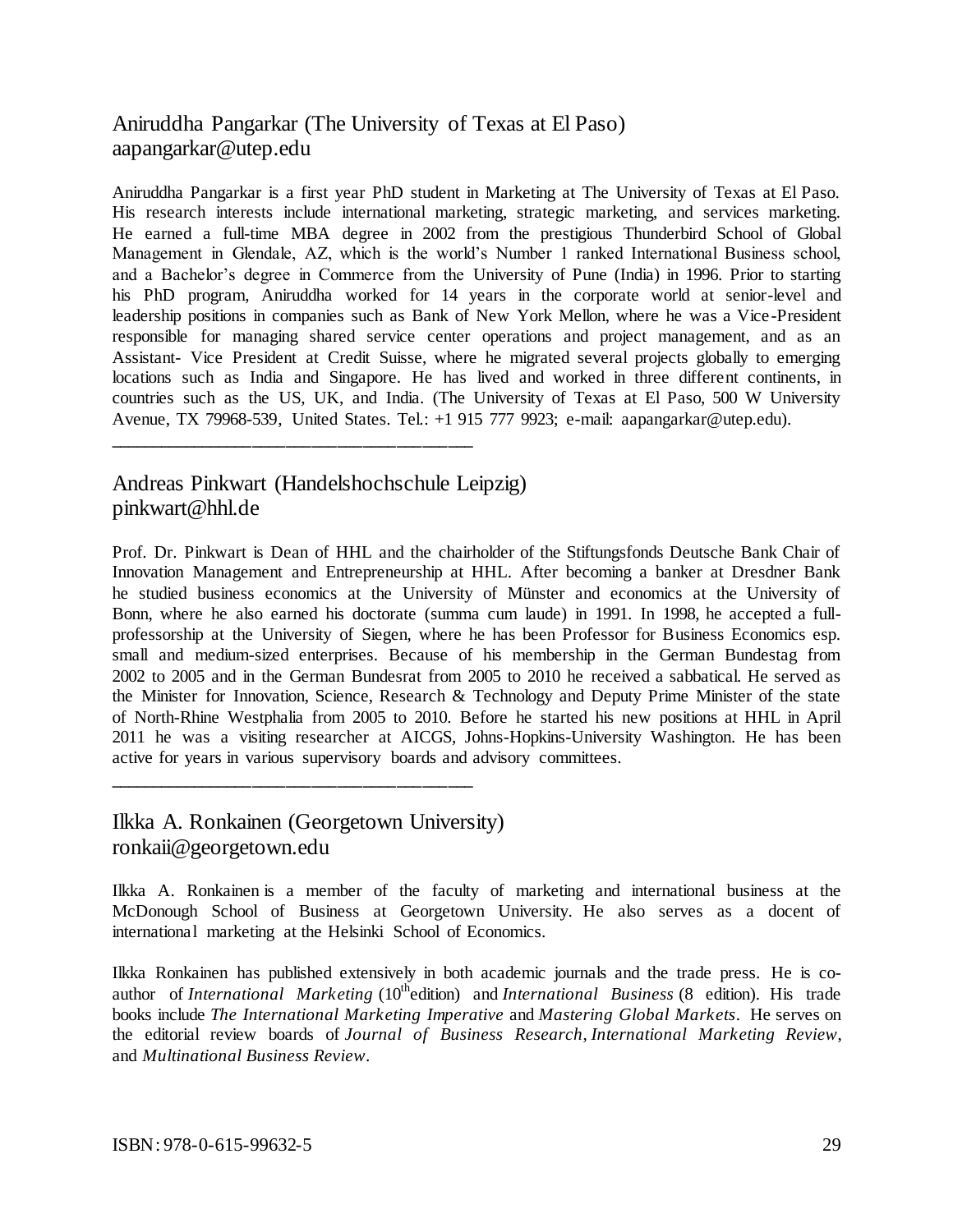### Susan C. Ronkainen (Consultant) Forward to: ronkaii@georgetown.edu

Susan Coggins Ronkainen is Human Resources Consultant. She has consulted for technology firms, Landmark, and Macy's, retail. She has authored the Human Resource Management chapter in International Business. She has been teaching for the last 6 years. Susan received her Masters from American University.

# Dolores Sanchez Bengoa (Vilnius University) sanchezl@cytanet.com.cy

\_\_\_\_\_\_\_\_\_\_\_\_\_\_\_\_\_\_\_\_\_\_\_\_\_\_\_\_\_\_\_\_\_\_\_\_\_\_\_\_\_\_\_

Associate. Prof. Dolores Bengoa (PhD., M.Ed) is an experienced coach and lecturer since 1992 in the field of cross cultural management, communication and knowledge transfer. She has a doctoral degree from Leeds Metropolitan University (England). She is Associate Professor at the international Business School, at Vilnius University, Lithuania. Her clients include companies and universities from Germany, Austria, Russia, China, Cyprus, Japan, Finland or Lithuania. She left Spain 20 years ago, and has lived in 7 countries. This practical intercultural life has provided her with deep understanding of how national cultures influence on international business, leading her to develop tools and strategies to successfully manage cultural differences. She shares her knowledge with enthusiasm, commitment and flexibility. Her practice orientated coaching skills provide companies and their employees with cultural awareness by anticipating cultural conflict scenarios or understanding current problems. She prepares the participants to save time and resources leading to business supremacy.

She is currently supervisor of DBA and PhDs students for Cheltenham University, UK. She actively participates in EU research projects and has taken part on 7 EU intensive programs covered by Erasmus. Finally, she has over 25 publications on scientific journals, guest edition and contributions in books in the field of cross-cultural management.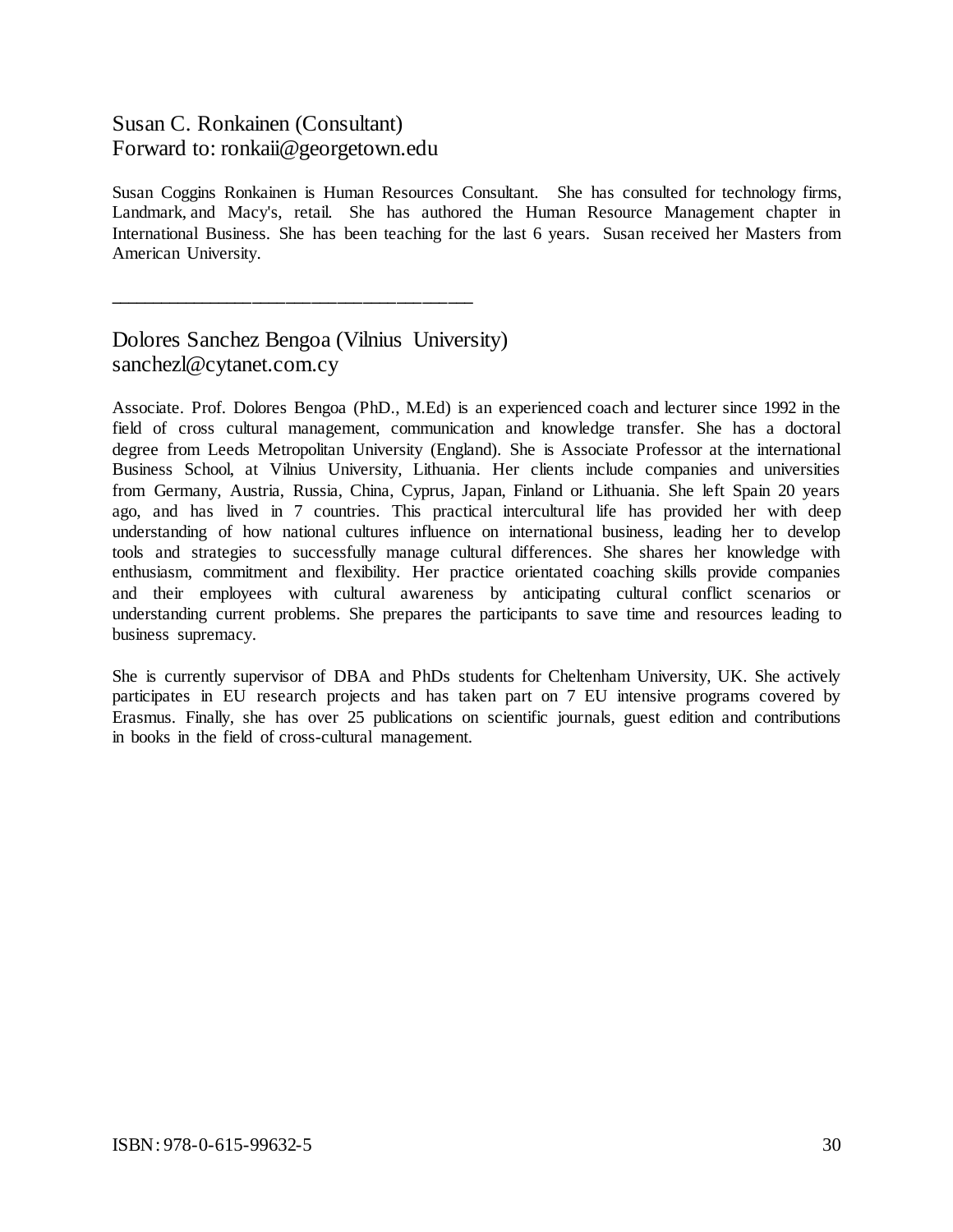### Camille Schuster (California State University) cpschuster@gmail.com

Camille Schuster (Ph.D. from The Ohio State University) is currently a Full Professor of Marketing and International Business at California State University San Marcos and President of Global Collaborations, Inc. She is Chair of the Marketing Option Advisory Board, a member of the Management Information Systems Advisory Board, a member of the Executive Committee of the Teradata University Network Advisory Board, a member of the Global Supply Chain Advisory Board at Cal State San Marcos and a member of the San Diego Imperial Valley District Export Council. Dr. Schuster ,has conducted seminars and worked with over 60 companies in more than 20 countries around the world.

Dr. Schuster has published two e-Books entitled New Ways of Working Together: Collaboration Within and Between Companies and New Ways of Working Together: Organizational and Employee Change with GettothePointBooks.com. Dr. Schuster co-authored two books with Michael Copeland, retired human resources manager with Procter & Gamble, Global Business Practices: Adapting for Success and Global Business: Planning for Sales and Negotiations. She has coauthored a book entitled, The Consumer . . . Or Else! with Don Dufek, retired senior vice president and officer of The Kroger Company. The Rise of Consumer Power: Adopting the Right Marketing Communication Strategies, was published in Singapore. Dr. Schuster has authored over 30 articles in professional and academic publications.

Dr. Schuster has also taught at Xavier University, Arizona State University, Garvin School of International Business (Thunderbird), Virginia Polytechnic Institute and State University, and Indiana University Northwest.

Kavita Sharma (University of Delhi) ksharma.dse@gmail.com

\_\_\_\_\_\_\_\_\_\_\_\_\_\_\_\_\_\_\_\_\_\_\_\_\_\_\_\_\_\_\_\_\_\_\_\_\_\_\_\_\_\_\_

Dr. Kavita Sharma is Associate Professor at Department of Commerce, Delhi School of Economics, University of Delhi and has her specialization in the area of Marketing. She has teaching and research experience of more than twenty five years. She has participated in various conferences and workshops held in related areas of her interests. She has presented papers in national and International Conference and also chaired the technical sessions. Consequently, four of her research papers have been adjudged in the category of Best Research Paper in International Conferences held in India and abroad. Latest, she got the award at IIMA Conference held in the year 2013. She has contributed more than two dozen research papers in peer reviewed journals published in India and abroad. She has authored two books. She has been selected for participation in Faculty Consortium organized by Academy of Marketing Science held in Australia.

She is the member of Board of Studies of some Management Institutes. She is also the member of the reviewer board of research journals published by different academic institutes. She is associated with AIMA as accredited management teacher (AMT). She is the research supervisor for more than dozen Ph.d and M.phil students. Four Ph.D scholars have submitted their research under her supervision.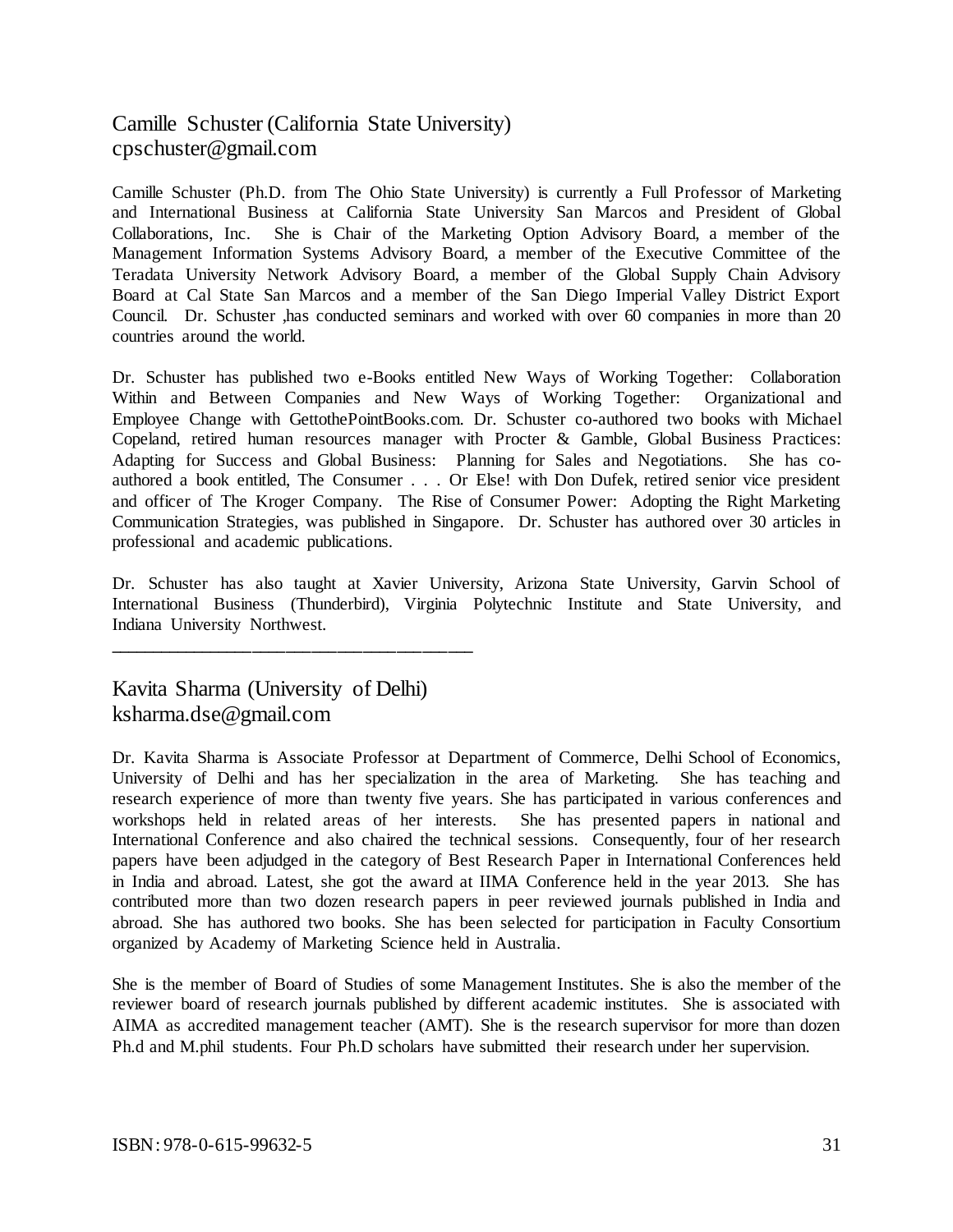# David Stewart, Editor (Journal of Public Policy and Marketing) david.stewart@lmu.edu

David W. Stewart, Ph.D. is President's Professor of Marketing and Law at Loyola Marymount University and the current editor of the *Journal of Public Policy and Marketing*. Dr. Stewart has previously held faculty appointments and various administrative roles at Vanderbilt University, the University of Southern California, and the University of California, Riverside. Dr. Stewart is a past editor of both the *Journal of Marketing* and the *Journal of the Academy of Marketing Science*. He is the author of more than 225 published articles, chapters, and proceedings contributions and has authored or edited eight books. His published work has focused on consumers' use of information and shopping behavior, effective marketing communications, and marketing strategy, as well as research methodology. He has served on the Board of Governors of the Academy of Marketing Science and as Vice President, Finance and a member of the Board of Directors of the American Marketing Association. He is a past-president of the Academic Council of the American Marketing Association, a past chairman of the Section on Statistics in Marketing of the American Statistical Association, a past president of the Society for Consumer Psychology and a Fellow of both the American Psychological Association and the Association for Psychological Science. He is also a former member and past-chairman of the United States Census Bureau's Advisory Committee of Professional Associations.

# Mary Teagarten, Editor in Chief (Thunderbird International Business Review) mary.teagarden@thunderbird.edu

\_\_\_\_\_\_\_\_\_\_\_\_\_\_\_\_\_\_\_\_\_\_\_\_\_\_\_\_\_\_\_\_\_\_\_\_\_\_\_\_\_\_\_

Dr. Mary B. Teagarden is Professor of Global Strategy at Thunderbird School of Global Management, and editor-in-chief of *Thunderbird International Business Review*. She received her Ph.D. in Global Strategic Management from the University of Southern California. She is faculty associate in the Najafi Global Mindset Institute, and a visiting professor at Nordic Network for Climate Adaptation, Mitigation, and Economic Policy (N-CMAEP) at Arhaus University, Denmark. Dr. Teagarden has served as Vice President of Academic Affairs at Thunderbird School of Global Management, and serves on the advisory board of Arhaus University's School of Engineering and Business. She has published more than 125 articles, books, chapters, and case studies in *Harvard Business Review*, *Academy of Management Journal*, *Human Resource Management, Journal of Operations Management, California Management Review, Asia Pacific Journal of Management, Management and Organization Review, Management International Review, Thunderbird International Business Review,* and *Organizational Dynamics* among others. Her research focuses on global competitiveness and capability building with an emphasis on offshoring, networked innovation, high technology transfer, global mindset development, and high tech talent management. She works with a broad array of international clients in emerging markets, and she is regularly called on for her expertise by top media outlets. She serves as an Advisor or Director on nine international corporate Boards.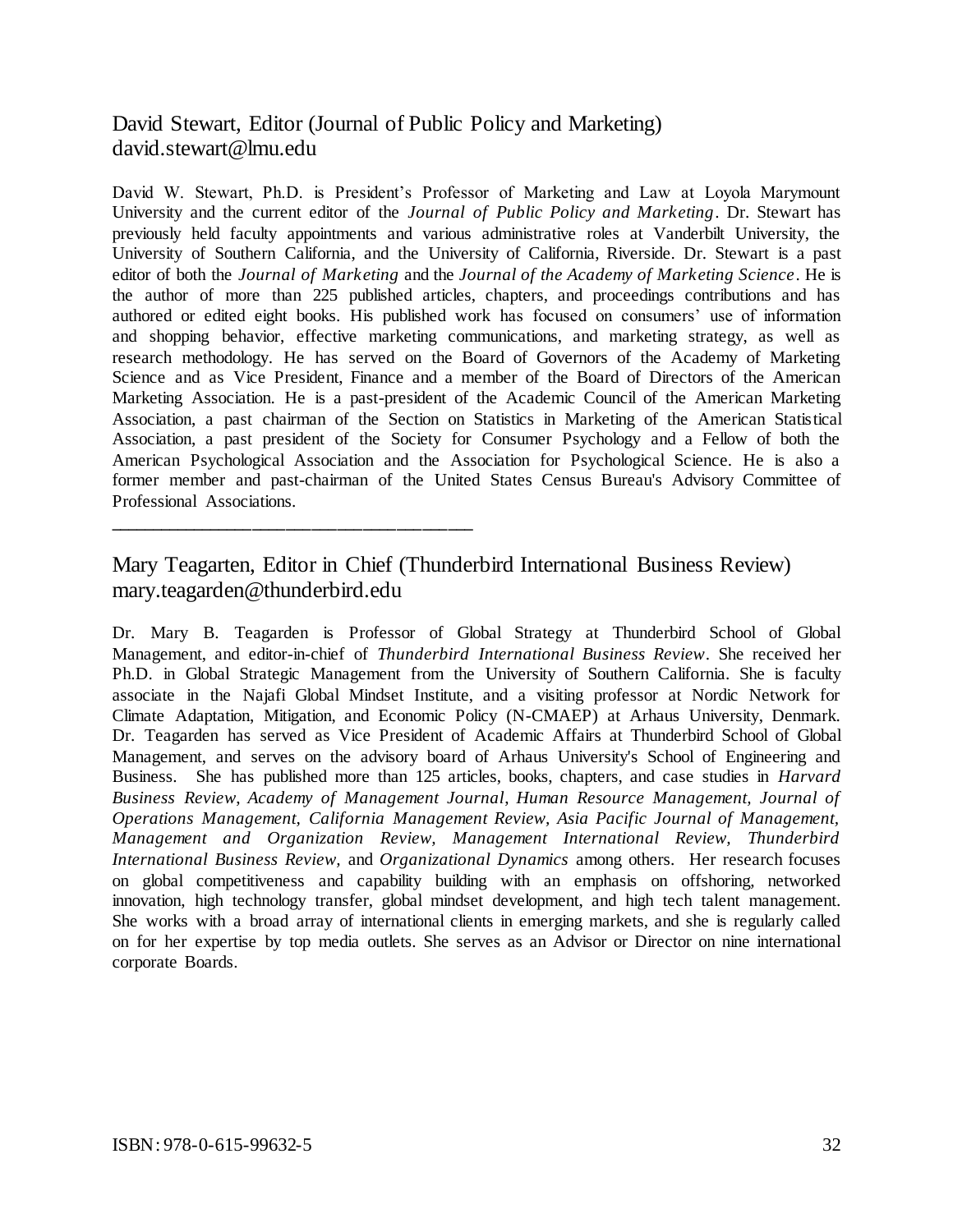### Hildy Teegen (University of South Carolina) Teegen@moore.sc.edu

Hildy Teegen is USC Education Foundation Chaired Professor in International Business and recently stepped down after six years as the Dean of the Moore School of Business at the University of South Carolina. Prior to joining USC in September 2007, she was founding director of The George Washington University's Center for International Business Education and Research (CIBER) in Washington, D.C. where she held a joint appointment as Professor of International Business at the School of Business and Professor of International Affairs at the Elliott School.

Dr. Teegen earned bachelor's degrees in Latin American Studies and International Business and Finance from the University of Texas at Austin in 1987. In 1993, she received her Ph.D. in International Business (with a sub-specialty in Marketing Strategy and Economic Development), also from the University of Texas at Austin.

Dr. Teegen has written extensively about global business, most recently about interactions between firms, governments, and nongovernmental organizations. She has edited two books and co-authored two more. Her research has been widely published in such journals as the *Journal of International Business Studies, Organization Science and Business and Society.* She served as department editor until 2007 (Institutions and Comparative Capitalism) for the *Journal of International Business Studies*, the premier academic journal in the field. She was an editorial board member for *Journal of International Management* from 1999 to 2006. She was a founding executive board member of the Women of the Academy of International Business (AIB).

Diane-Gabrielle Tremblay (University of Québec) diane-gabrielle.tremblay@teluq.ca

\_\_\_\_\_\_\_\_\_\_\_\_\_\_\_\_\_\_\_\_\_\_\_\_\_\_\_\_\_\_\_\_\_\_\_\_\_\_\_\_\_\_\_

Diane-Gabrielle Tremblay is professor of labour economics, innovation and human resources management at the Télé-université of the University of Québec, Canada; she has been appointed Canada Research Chair on the socio-economic challenges of the Knowledge Economy in 2002 (http://www.teluq.uqam.ca/chaireecosavoir/) and again in 2009, and appointed director of a CURA (Community-University Research Alliance) on the management of social times and work-life balance in 2009 (www.teluq.uqam.ca/aruc-gats).

In recent years, she has been invited professor at Université de Paris I, Sorbonne, Université de Lille I, Université d'Angers, Université de Toulouse, Institut d'administration des enterprises of Lille I and of Lyon 3, Université de Louvain-la-Neuve, HEC and université de Liège, in Belgium, University of social sciences of Hanoi (Vietnam) and at the European School of Management.

She has published in various journals such as the *International Journal of Technology Management, International Journal of Entrepreneurship and Innovation Management, Canadian Journal of Communication, Leisure and Society, Gender in Management, Géographie, économie et société, Carriérologie, Revue de gestion des resources humaines*, and many others. She has published many articles and books, amongst which a Labour Economics textbook, a Sociology of Work textbook, an Innovation textbook, three books on Working time and work-life balance issues, and many articles in various academic journals. She has a Ph.D. in Labour Economics from the Université de la Sorbonne in Paris and DEA (PhD courses) in Sociology of work from Jussieu University, in Paris.